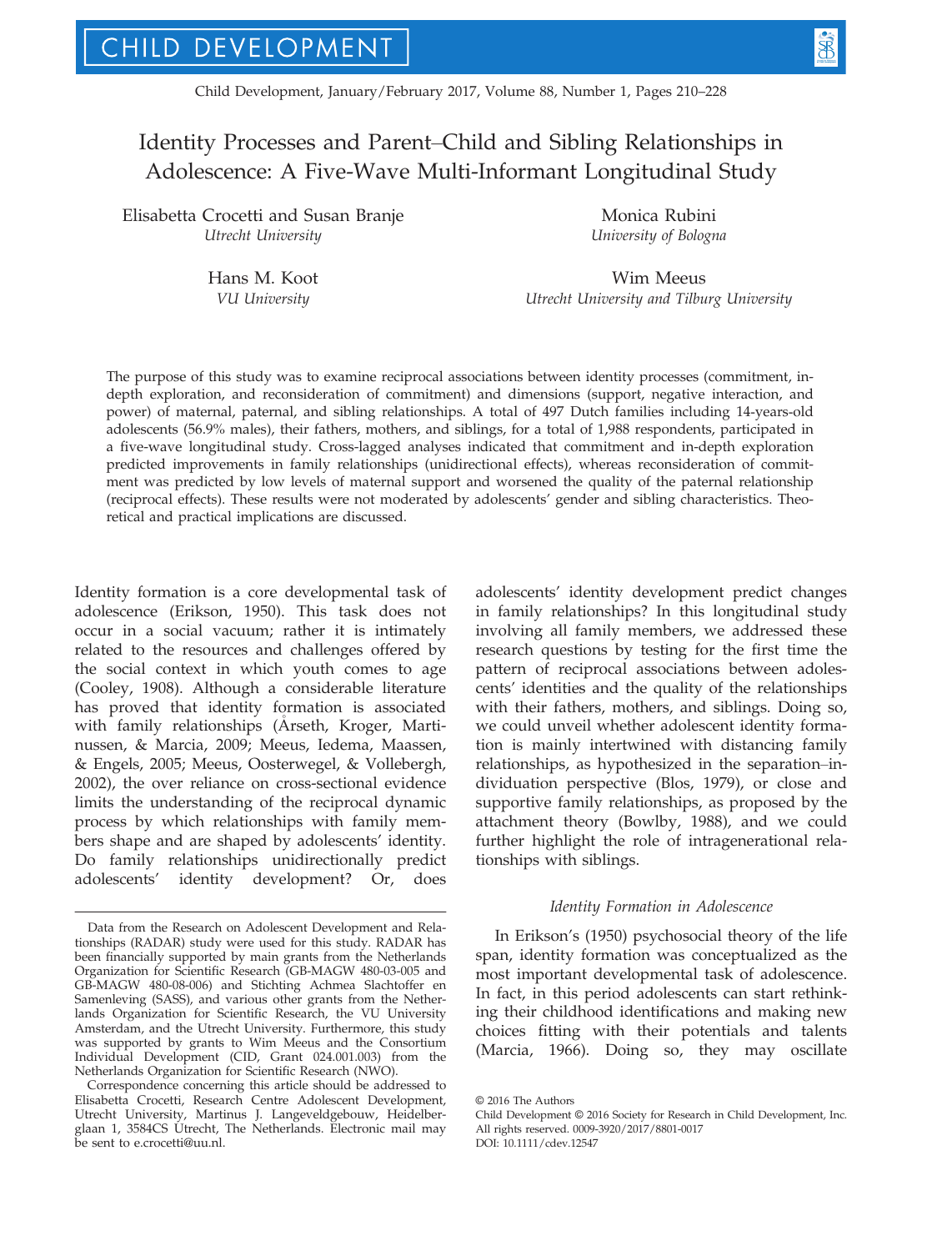identity synthesis (making meaningful choices about their personal identity) or regressing to identity confusion (lacking important commitments that could provide them with a sense of direction and purpose).

In this study, we adopted a three-factor process model aimed at capturing the dynamic process by which identity is formed and revised over time (Crocetti, Rubini, & Meeus, 2008; for a review, see Meeus, 2011). In this model, three pivotal identity processes are taken into account to parsimoniously explain identity dynamics. Commitment refers to enduring choices that individuals have made with regard to various developmental domains and to the self-confidence they derive from these choices. In-depth exploration represents the extent to which individuals think actively about the commitments they have enacted (e.g., reflecting on their choices, searching for additional information, talking with others about their commitments). Reconsideration of commitment refers to the comparison of present commitments with possible alternative commitments because the current ones are no longer satisfactory.

In this model, it is assumed that individuals enter adolescence with a set of commitments that are of at least minimal strength in important ideological and interpersonal identity domains (Meeus, van de Schoot, Keijsers, Schwartz, & Branje, 2010). Thus, individuals approach adolescence evaluating and questioning their preliminary commitments, based on childhood identifications. In fact, the three-factor model includes a dual-cycle process (Luyckx, Goossens, & Soenens, 2006; Meeus, 2011) based on the interplay of the identity-maintenance and identity-revision cycles. Specifically, by exploring their present commitments, adolescents invest in maintaining them and make sure that they provide a good fit with their overall talents and potentials (identity-maintenance cycle). If one's current commitments are not satisfying or do not provide a good fit, they may be reconsidered in favor of new ones (the identity-revision cycle).

Thus, by including commitment, in-depth exploration, and reconsideration of commitment, this model sought to capture Erikson's (1968) dynamic of identity synthesis versus role confusion. Commitment and in-depth exploration, on the one hand, and reconsideration, on the other hand, are conceptualized as two opposing forces within this dynamic (Meeus et al., 2010). Although commitment and in-depth exploration imply attempts to develop and maintain a sense of self (i.e., identity

coherence or synthesis), reconsideration represents questioning and rethinking this sense of self (identity confusion).

Longitudinal studies monitoring the three identity processes over the course of adolescence pointed out slight progressive identity changes (see Meeus, 2011, for a review). This maturation was expressed by increasing levels of commitment and in-depth exploration and decreasing levels of reconsideration of commitment. Various individual factors have been found to account for differences in identity formation over the course of adolescence (e.g., personality, Luyckx, Soenens, & Goossens, 2006; early history of problem behaviors, Crocetti, Klimstra, Hale, Koot, & Meeus, 2013; Crocetti, Klimstra, Keijsers, Hale, & Meeus, 2009). In contrast, the dynamic process by which adolescents develop their identity in interaction with the social context is less understood (Bosma & Kunnen, 2008). For this reason, in this study we sought to examine the reciprocal associations between family relationships and adolescent identity development.

# Family Relationships and Adolescent Identity

Many of the social interactions that may guide the developing adolescent's identity take place in the family context. In particular, the family represents the first microsystem in which individual development occurs (Bronfenbrenner, 1979). Thus, to understand identity formation it is necessary to take into account how it develops within the family system (Schachter & Ventura, 2008). In this respect, it is worth emphasizing that the family is a comprehensive system, in which intergenerational (parent– child relationships) and intragenerational (sibling relationships) interactions occur at the same time (Scabini, Marta, & Lanz, 2006). These interactions are interdependent, with the quality of maternal, paternal, and sibling relationships being all interrelated (Branje, Van Aken, & Van Lieshout, 2002; Kenny, Kashy, & Cook, 2006). Up to now, the literature has focused mainly on the associations between parent–child relationships and adolescent identity, whereas the role of siblings has received limited attention.

# Parent–Child Relationships and Identity

From a theoretical point of view, parent–child relationships can both foster adolescent identity formation and be modeled by processes of identity formation. So far, the family literature has been mainly focused in explaining how family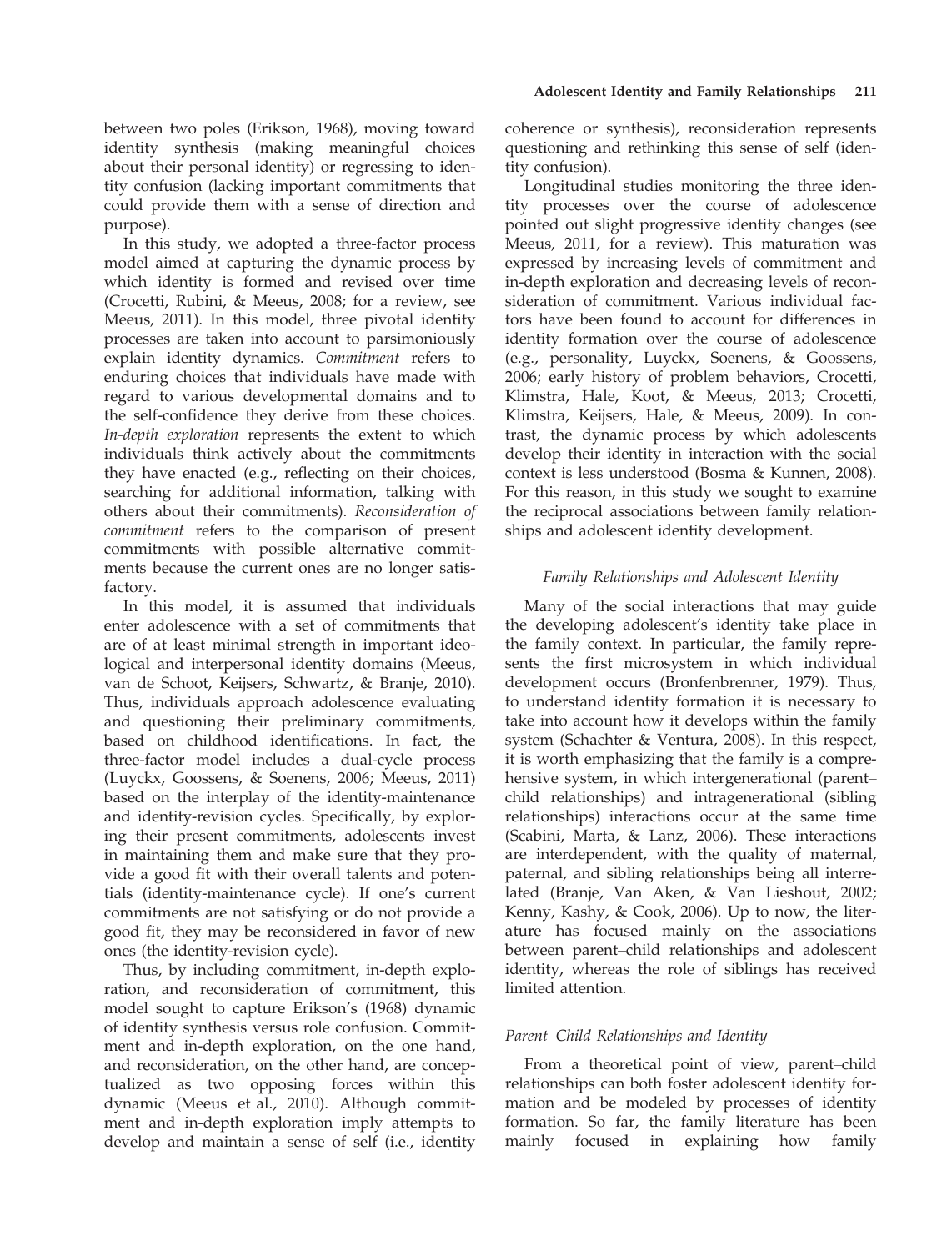relationships can promote identity formation. In this respect, family is not considered as a "neutral environment. In contrast, it deeply affects the individual process, starting during adolescence, that leads to the development of one's identity" (Scabini & Manzi, 2011, p. 573).

Several theories of parent–adolescent relationships share the notion that parents affect children's identity formation but differ in their explanatory models. For instance, the separation–individuation theory (Blos, 1979) outlines that separation from parents is a precursor of identity formation. In contrast, most current researchers adopt the theoretical framework provided by attachment theory (Bowlby, 1988), which views a secure bond with parents as necessary for exploring identity with confidence and making independent choices and decisions while being able to count on parents for support. So, these theories present different conceptualizations on the link between family relationships and identity formation.

In contrast, the analysis of how adolescent identity can influence family relationships has received less attention. However, building upon Erikson's (1950) psychosocial theory, it can be argued that, similarly to family relationship influencing identity formation, identity formation also might influence family relationships. Erikson (1968, p. 167) wrote that the "true engagement with others is the result and the test of firm self-definition." This suggests that when adolescents achieve higher identity maturity they are likely to improve their interactions with significant others, for instance by establishing more equal and mutual relationships. This is consistent with Erikson's assumption that the optimal resolution of the identity formation task is a precursor of intimate and caring (generative) interpersonal relationships (Beyers & Seiffge-Krenke, 2010). Furthermore, the cluster of problems (e.g., anxiety, depression, rule breaking, aggressive behaviors, emotional instability, and avoidant cognitive strategies; Crocetti et al., 2013; Crocetti, Klimstra, et al., 2009; Crocetti, Rubini, Berzonsky, & Meeus, 2009) that is associated with adolescent identity insecurity can interfere with interpersonal relationships, making interactions with parents more difficult. Thus, from a theoretical point of view, it is possible to hypothesize that adolescent identity can also influence family relationships.

The theoretical models reviewed so far point to reciprocal associations between identity and family relationships. To what extent has empirical evidence supported this view? Most of the empirical studies on identity and family relationships have

used a cross-sectional design. Available evidence highlights that identity is positively associated with warm and nurturing parent–child relationships (Arseth et al., 2009). For instance, identity commitment and in-depth exploration have been found to be positively related to paternal and maternal trust, whereas reconsideration of commitment was negatively linked to them (Crocetti, Schwartz, Fermani, & Meeus, 2010; Morsunbul, Crocetti, Cok, & Meeus, 2014) and was positively related to psychological control (Crocetti et al., 2008). However, this cross-sectional evidence prevents us from drawing conclusions about developmental directions.

To further understand whether family relationships predict identity formation and/or identity explains changes in family relationships, it is necessary to consider fully recursive longitudinal designs, in which both parent–adolescent relationships and adolescent identity processes are measured at multiple waves. Available longitudinal studies have mainly addressed this interplay of family relationships and identity in emerging adult samples, consisting of college students (Beyers & Goossens, 2008; Kroger & Haslett, 1988; Luyckx, Soenens, Vansteenkiste, Goossens, & Berzonsky, 2007). These studies pointed out reciprocal associations between various indicators of the quality of family relationships and identity processes of commitment and exploration. For instance, Beyers and Goossens (2008) found that higher initial levels of maternal supportive parenting led to decreases in exploration in breadth of various identity alternatives, while higher initial levels of commitment and in-depth exploration (the processes at the basis of the identity-maintenance cycle) led to increasing levels of maternal and paternal supportive parenting. Similarly, Luyckx et al. (2007) found that the more college students perceived their parents as psychologically controlling, the more difficulties they experienced in committing to meaningful life domains; and the more they explored in breadth various identity alternatives, the more their parents were perceived as increasing in their intrusive psychological control. Taken together, these results suggest bidirectional linkages between family relationships and identity. However, this evidence derives from emerging adult samples (college students), and we do not know to what extent this pattern of associations applies also to adolescents. In fact, the transition from adolescence to emerging adulthood is generally characterized by an improvement in parent–child relationships (e.g., Crocetti & Meeus, 2014) that might reinforce the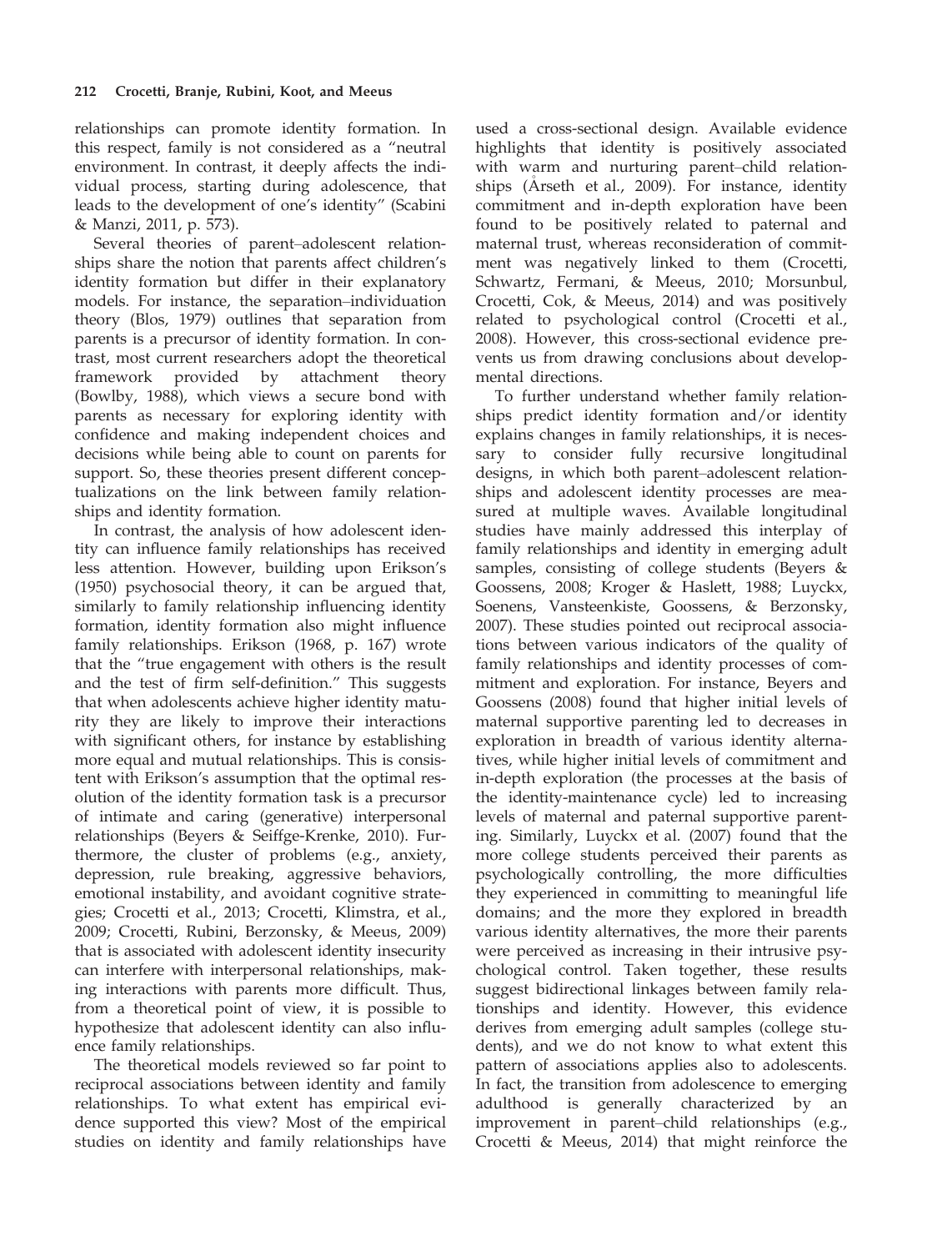interplay of family bonds and identity. Furthermore, the studies reviewed above were all based on youth self-reports (i.e., participants evaluated both their identity and their family relationships), and thus, they can be subjected to reporter biases (Luyckx et al., 2007).

Preliminary evidence suggests that the interplay between family relationships and identity might become bidirectional over the course of adolescence. Specifically, Schwartz, Mason, Pantin, and Szapocznik (2009) studied the linkages between family functioning and Eriksonian indicators of identity confusion in 12–16 years old Hispanic adolescents. Participants were involved in an HIV prevention study with their primary caregivers (mainly mothers). The authors found that the link between family functioning and identity becomes increasingly bidirectional during adolescence.

It has been also suggested that paternal and maternal impacts on identity formation might differ. A set of cross-sectional studies with college students provided some evidence in this direction. For instance, Benson, Harris, and Rogers (1992) found that attachment to mothers was positively related to adolescent identity achievement, and it was negatively related to identity moratorium and diffusion; whereas attachment to father was positively related to identity foreclosure. Fullinwider-Bush and Jacobvitz (1993) found that young women's exploration was positively related to parents' autonomy support, but it was negatively related to parent–child boundary dissolution, characterized by role reversal, enmeshment, and overinvolvement. In addition, Fullinwider-Bush and Jacobvitz reported that poor autonomy support from both mothers and fathers was linked to young women' low exploration, but only low autonomy support by fathers was related to low identity commitments. In contrast, other studies did not find differences in maternal and paternal effects. For instance, Samuolis, Layburn, and Schiaffino (2001) found that attachment to both mothers and fathers was positively correlated with commitment but only for girls, whereas attachment to mothers and fathers was unrelated to exploration for both boys and girls. In their longitudinal study with college students, Beyers and Goossens (2008) demonstrated that higher initial levels of commitment and indepth exploration led to increasing levels of both maternal and paternal supportive parenting. Taken together, the above studies highlight some potential differences between fathers and mothers, but findings are inconsistent. Furthermore, all these studies involved college students. Thus, it is important to further clarify to what extent associations between parent–child relationships and adolescent identity differ for fathers and mothers.

In light of these considerations, in this study we sought to further disentangle associations between relationships with fathers and mothers and identity in adolescence by means of a multiinformant design. We tested reciprocal effects, hypothesizing that relationships with parents would influence adolescent identity formation and adolescent identity would affect quality of family relationships. In addressing the first effect (the one of family on identity) we could also test for different theories, examining whether adolescent identity is triggered by parents' separation (in accordance with separation–individuation perspective; Blos, 1979) or by parents' connectedness and closeness (consistent with the attachment theory; Bowlby, 1988).

# Sibling Relationships and Identity

Within the family system both intergenerational relationships with parents and intragenerational relationships with siblings can affect and be affected by adolescents' developing identities. However, the literature on family relationships and identity has been almost completely focused on parent– adolescent relationships, leaving the role of sibling relationships largely unexplored. Thus, in this study we sought to provide a novel contribution examining how adolescent identity is associated also with sibling relationships.

Sibling relationships undergo significant changes during adolescence. Similarly to changes in parent– child relationships (e.g., De Goede, Branje, & Meeus, 2009), sibling relationships also become less intense, more egalitarian, and less asymmetrical with age (Buhrmester & Furman, 1990). Despite these changes, the relationship with siblings continues to be very important for adolescents, and it is related to their development (Branje, Van Lieshout, Van Aken, & Haselager, 2004; Brody, 1998; Defoe et al., 2013; McHale, Updegraff, & Whiteman, 2012; Patterson, 1984). In their meta-analytic review, Buist, Deković, and Prinzie (2013) found that quality of sibling relationships was significantly related to internalizing and externalizing problem behaviors, with warmth being a protective factor and conflict a risk factor. Overall, this evidence suggests that quality of sibling relationships is related to adolescent psychosocial development.

Notwithstanding the demonstrated importance of siblings for adolescent development, to the best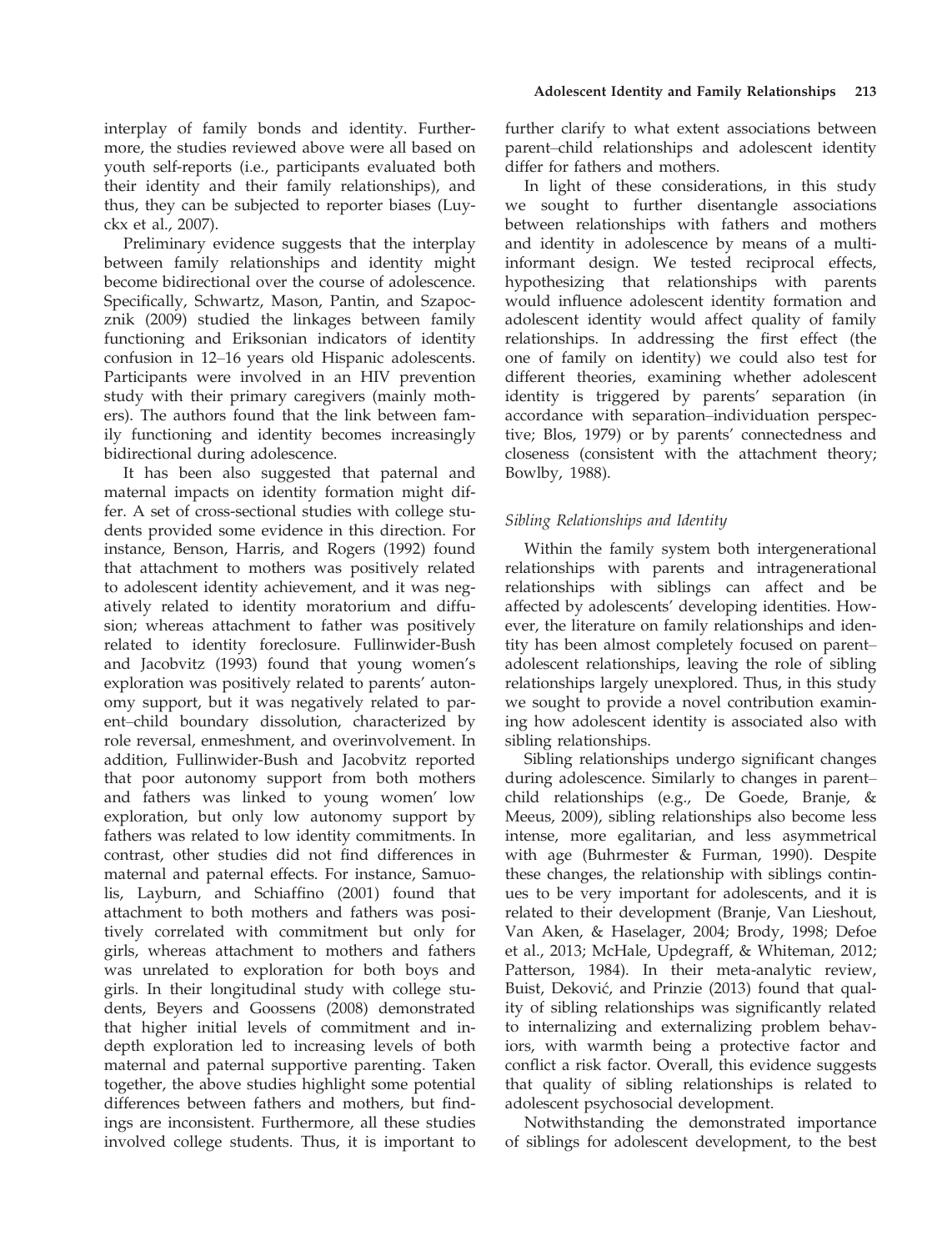of our knowledge, so far only two longitudinal studies (Watzlawik & Clodius, 2011; Wong, Branje, VanderValk, Hawk, & Meeus, 2010) have paid attention to the role of siblings in identity formation. Specifically, Watzlawik and Clodius (2011) found a general decrease in the extent to which adolescents feel committed to and derive self-confidence, a positive self-image, and optimism in the future from their siblings' relationships. Wong et al. (2010) investigated the interplay of adolescents' and their siblings' levels of identity commitment and exploration. They found evidence for sibling identification processes, but limited to in-depth exploration, because levels of commitment of adolescents and their siblings were mainly unrelated. Although this evidence sheds new light on the role of siblings for adolescents' identity formation, it leaves a main question still unanswered: Is the quality of sibling relationships bidirectionally related to adolescent identity formation?

Theoretically, the association between quality of sibling relationships and adolescent identity formation can be conceptualized as a reciprocal one. Drawing from the social learning theory (Bandura, 1977), we can expect that bidirectional processes of modeling occur in the interaction with siblings. More specifically, adolescents who have positive relationships with their siblings are more likely to interact with one another, thus experiencing more opportunities to observe and learn from each other (Brody, 1998). Furthermore, siblings who share values and interests may increase their interpersonal contact and experience growing positivity in their interactions (Brody, 1998).

This modeling effect can also depend on sibling characteristics, such as sibling age and sibling gender similarity (McHale et al., 2012). In particular, older siblings inherit positions of authority and responsibility toward younger siblings. Thus, older siblings may have a stronger modeling effect on younger children than the other way around. Although it should be noted that these differences in power and status occur mainly in childhood and tend to disappear during adolescence, when the sibling relationships become less asymmetrical (Buhrmester & Furman, 1990). Furthermore, variations in the gender composition of the sibling dyads account for a modest amount of the variance in sibling relationships with same-sex siblings feeling closer than opposite-sex siblings (Buhrmester & Furman, 1990; Buist, Dekovic, Meeus, & Van Aken, 2002). Thus, it could be that modeling effects can be slightly stronger in same-sex than in opposite-sex sibling dyads.

# The Present Study

Consistent with the current state of the literature on family relationships and identity, the purpose of the present study was to unfold bidirectional associations between the quality of family ties and adolescents' identity processes. In order to advance our understanding of this phenomenon, we employed a fully recursive five-wave longitudinal design involving all family members (the target adolescents, their mothers, fathers, and siblings). Doing so, we could (a) examine bidirectional associations between quality of relationships and identity, and (b) conduct a more rigorous test of these associations, with the quality of the relationships not selfreported by the adolescents but evaluated directly by their family members.

In order to gain a comprehensive understanding of the interplay of family relationships and identity, we disentangled reciprocal associations between the three identity processes of commitment, in-depth exploration, and reconsideration of commitment (Crocetti et al., 2008) and multiple indicators of quality of family relationships. Specifically, we operationalized quality of family relationships considering levels of maternal, paternal, and sibling support; negative interactions (the intensity of conflict and antagonism, representing an indicator of interpersonal distance); and power (De Goede et al., 2009; Furman & Buhrmester, 1985). These dimensions tap into different aspects of family relationships, and their assessment can help clarifying whether identity formation is intertwined with close and supportive (for instance, as emphasized in the attachment theory; Bowlby, 1988) or distancing (as underlined in the separation–individuation perspective; Blos, 1979) family relationships.

Consistent with the theoretical background (Bowlby, 1988; Erikson, 1950; Erikson, 1968; Grotevant & Cooper, 1985; Grotevant & Cooper, 1986) and prior empirical evidence (Beyers & Goossens, 2008; Luyckx et al., 2007; Meeus et al., 2005), we hypothesized bidirectional developmental patterns. In fact, we expected that (a) high-quality relationships (indicated by high levels of support, low negative interactions, and low power) would foster adolescents' identity formation, and (b) adolescents' enactment of a more mature identity (expressed by increasing levels of commitment and in-depth exploration, and decreasing levels of reconsideration of commitment) would improve the quality of family relationships. We further expected that these patterns of interactions would apply to both intergenerational (parent–adolescent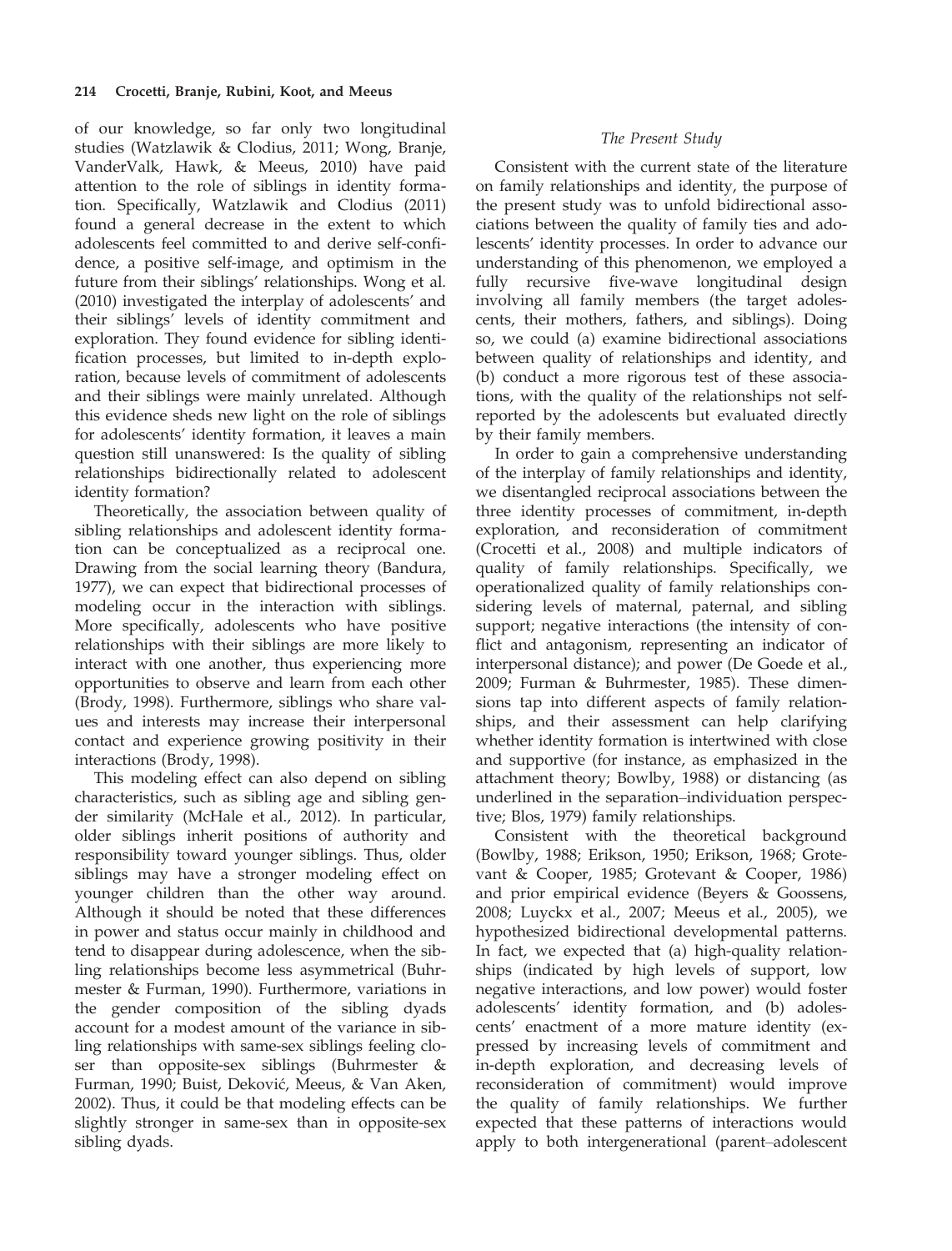relationships) and intragenerational (sibling relationships) bonds.

Finally, we examined whether the pattern of associations between identity and family relationships was moderated by adolescents' gender and by sibling characteristics. With respect to adolescents' gender, some authors (e.g., Grotevant & Cooper, 1985) have suggested that the source of family influences on identity may be different for female and male adolescents, whereas other authors (e.g., Luyckx et al., 2007) have hypothesized that the pattern of associations between family relationships and identity would hold across gender groups. Sibling characteristics (e.g., McHale et al., 2012) that might influence associations between family relationships and identity are sibling gender (from which is possible to differentiate between same-sex and opposite-sex sibling dyads) and sibling age (with younger vs. older siblings). Therefore, we tested whether the longitudinal associations between various dimensions of fathers, mothers, and siblings' relationships and identity processes were similar for boys and girls, for adolescents with same-sex versus opposite-sex siblings, and for those with younger versus older siblings.

#### Method

#### Participants

Data for this study were drawn from the ongoing longitudinal RADAR-young project (Research on Adolescent Development and Relationships [RADAR]—younger cohort), a population-based prospective cohort study conducted in the Netherlands. The RADAR-young project started when adolescents were 13 years old. Data were collected from 2005 until 2011. However, identity measures were added in the second wave of data collection, conducted when adolescents were 14 years old. Thus, participants in the current study were 497 Dutch families including the target adolescents (56.9% males; baseline  $M_{\text{age}} = 14.03$ ,  $SD_{\text{age}} = 0.46$ ), their fathers (baseline  $M_{\text{age}} = 47.68$ ,  $SD_{\text{age}} = 5.10$ ), mothers (baseline  $M_{\text{age}} = 45.40$ ,  $SD_{\text{age}} = 4.45$ ), and siblings (44.8% males; baseline  $M_{\text{age}} = 15.73$ ,  $SD<sub>age</sub> = 3.14$ ), for a total of 1,988 respondents. More specifically, all participating adolescents were attending secondary schools. Most adolescents were native Dutch (95%), lived with both parents (86%), and came from families classified as medium or high socioeconomic status (89%). The majority of adolescents (70%) had an older sibling (baseline  $M_{\text{age}} = 17.42$ ,  $SD_{\text{age}} = 2.05$ , age range = 13.75/24.41;

41.1% males), while 30% of adolescents had a younger sibling (baseline  $M_{\text{age}} = 11.81$ ,  $SD_{\text{age}} =$ 1.03, age range =  $8.16/14.16$ ;  $54\%$  males). Furthermore, 52.3% of target adolescents and their siblings had the same gender.

For the current study, each member of the family unit provided information for five waves, with a 1 year interval between each pair of waves. Thus, adolescents were 14 years old during the 1st year of assessment and they were followed until they were 18 years old. Of the original sample, 425 families (86%) were still involved in the study at the last wave, and the average participation rate over the five waves was 90%. Results of Little's (1988) Missing Completely at Random test yielded normed  $\chi^2$ s  $(\chi^2/df)$  of 1.03, 1.08, 1.14, and 1.08, for adolescents, fathers, mothers, and siblings' data, respectively. Therefore, all the 497 families were included in the analyses conducted by means of the full information maximum likelihood procedure available in Mplus.

### Procedure

The RADAR study has been approved by the Medical Ethical Committee of Utrecht University Medical Centre (the Netherlands). Before the start of the study, adolescents and their parents received written information about the study and they were all asked to provide their informed consent. Within each year of the study, trained research assistants made appointments for annual home visits. During these visits, participants completed a battery of questionnaires. Research assistants provided verbal instructions in addition to the written instructions that accompanied the questionnaires.

#### Measures

#### **Identity**

Data on identity processes were provided by the adolescents, who completed the Dutch version of the Utrecht-Management of Identity Commitments Scale (U-MICS; Crocetti et al., 2008). The U-MICS consists of 26 items with a response scale ranging from 1 (completely untrue) to 5 (completely true). Thirteen items index the target processes in one ideological domain (education), and 13 items index the target processes in one interpersonal domain (friendship). Sample items include: "My education/ best friend gives me certainty in life" (commitment, 10 items), "I think a lot about my education/best friend" (in-depth exploration, 10 items), and "I often think it would be better to try to find a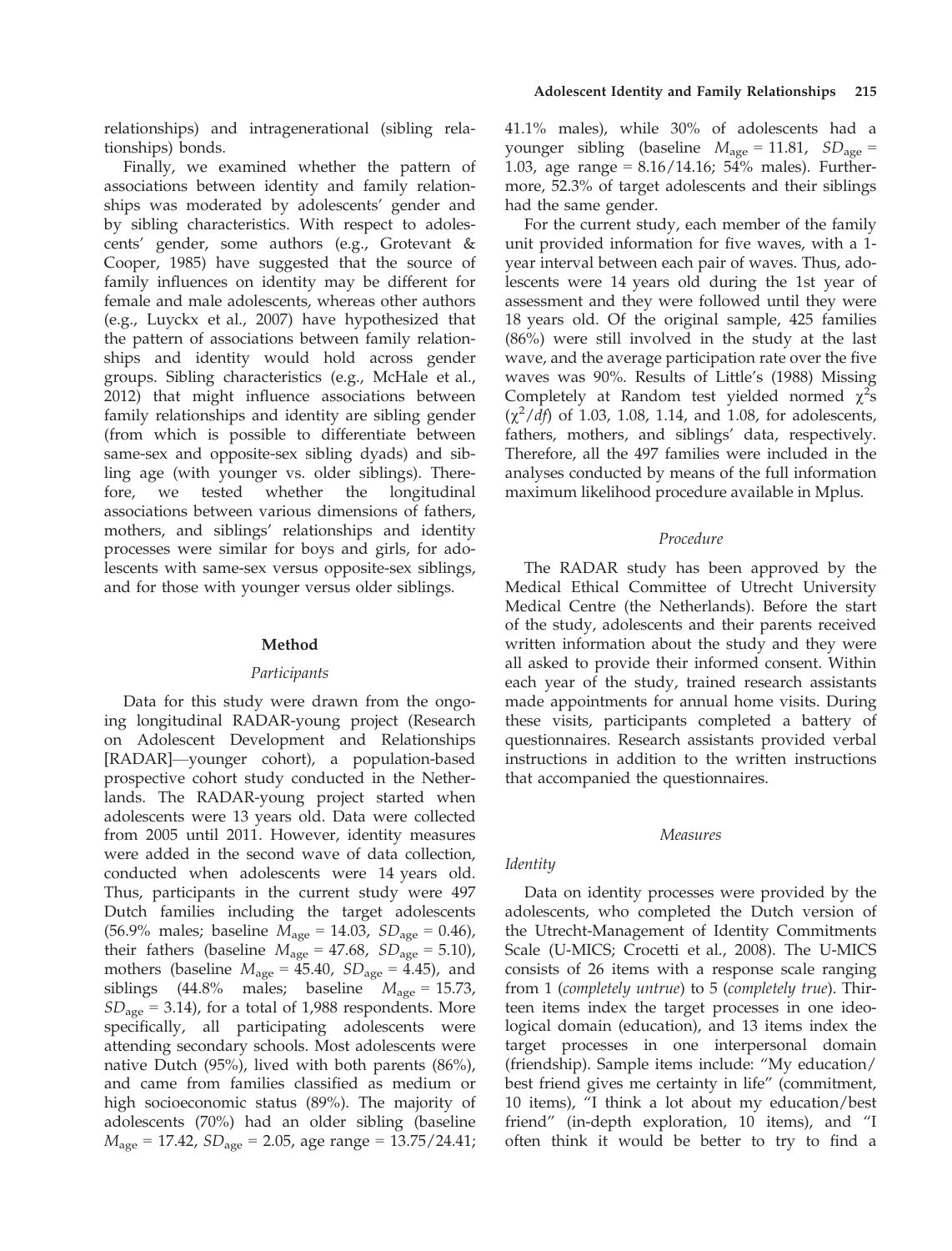different education/best friend" (reconsideration of commitment, 6 items). Although the U-MICS assesses identity in different domains, the instrument can be employed to measure overall identity, summing responses across the two domains. Confirmatory factor analyses demonstrated the internal validity of the three-dimensional model across domains in different gender, age, ethnic, and cultural groups (Crocetti et al., 2008, 2010, 2015; Morsunbul et al., 2014). In this study, Cronbach's alphas of the U-MICS subscales ranged across waves from .89 to .91 for commitment, from .84 to .85 for in-depth exploration, and from .80 to .84 for reconsideration of commitment, respectively.

### Family Relationships

Data on relationships were provided directly by participating fathers, mothers, and siblings who evaluated their relationships with the target adolescents by completing the short version of the Network of Relationships Inventory (NRI; Furman & Buhrmester, 1985, 1992; for information about the validity of the Dutch version, see De Goede et al., 2009). Each family member completed the NRI items using a response scale from 1 (a little or not at all) to 5 (more is not possible). Sample items include: "How much do you really care about your child/sibling?" (support, eight items), "Do you and your child/sibling get on each other's nerves?" (negative interaction, six items), and "To what extent is your

Table 1 Means and Standard Deviations (in Parentheses) of Study Variables

child/sibling the boss in your relationship?" (power, six items). In the current study, Cronbach's alphas ranged across waves from .75 to .81 for father, from .70 to .78 for mother, and from .81 to .85 for sibling support; from .90 to .92 for father, from .90 to .92 for mother, and from .94 to .96 for sibling negative interaction; and from .78 to .83 for father, from .77 to .83 for mother, and from .90 to .93 for sibling power, respectively.

### Results

#### Preliminary Analyses

Means and standard deviations of the study variables are reported in Table 1. Correlations among study variables are displayed in Table 2.

### Cross-Lagged Analyses

The purpose of this study was to examine reciprocal associations between identity and family relationships over the course of adolescence. In order to reach this aim we conducted cross-lagged analyses in Mplus 7.3 (Muthén & Muthén, 1998–2012), using the maximum likelihood robust estimator (Satorra & Bentler, 2001). As a preliminary step, we tested longitudinal measurement invariance. Thus, for each construct we compared the configural (baseline) model with the metric model, in which factor loadings were constrained to be equal across

|                               | T <sub>1</sub> | T <sub>2</sub> | T <sub>3</sub> | T <sub>4</sub> | T <sub>5</sub> |
|-------------------------------|----------------|----------------|----------------|----------------|----------------|
| Fathers' relationship         |                |                |                |                |                |
| Support                       | 3.22(0.47)     | 3.24(0.47)     | 3.20(0.48)     | 3.19(0.48)     | 3.19(0.52)     |
| Negative interaction          | 1.52(0.53)     | 1.51(0.52)     | 1.53(0.51)     | 1.51(0.53)     | 1.47(0.49)     |
| Power                         | 1.66(0.42)     | 1.67(0.42)     | 1.68(0.43)     | 1.70(0.45)     | 1.72(0.48)     |
| Mothers' relationship         |                |                |                |                |                |
| Support                       | 3.44(0.44)     | 3.44(0.44)     | 3.44(0.45)     | 3.41(0.47)     | 3.44(0.50)     |
| Negative interaction          | 1.55(0.54)     | 1.52(0.50)     | 1.55(0.56)     | 1.50(0.54)     | 1.48(0.54)     |
| Power                         | 1.52(0.39)     | 1.54(0.39)     | 1.57(0.45)     | 1.58(0.42)     | 1.59(0.45)     |
| Siblings' relationship        |                |                |                |                |                |
| Support                       | 3.13(0.68)     | 3.21(0.65)     | 3.24(0.63)     | 3.25(0.65)     | 3.33(0.67)     |
| Negative interaction          | 2.36(0.81)     | 2.22(0.81)     | 2.13(0.82)     | 1.95(0.79)     | 1.86(0.73)     |
| Power                         | 1.81(0.69)     | 1.80(0.72)     | 1.81(0.69)     | 1.79(0.66)     | 1.82(0.71)     |
| Adolescents' identity         |                |                |                |                |                |
| Commitment                    | 3.66(0.63)     | 3.62(0.66)     | 3.60(0.66)     | 3.64(0.69)     | 3.57(0.72)     |
| In-depth exploration          | 3.24(0.64)     | 3.25(0.64)     | 3.18(0.66)     | 3.25(0.66)     | 3.21(0.65)     |
| Reconsideration of commitment | 1.87(0.76)     | 1.84(0.73)     | 1.89(0.76)     | 1.88(0.77)     | 2.01(0.81)     |

Note.  $T =$  time.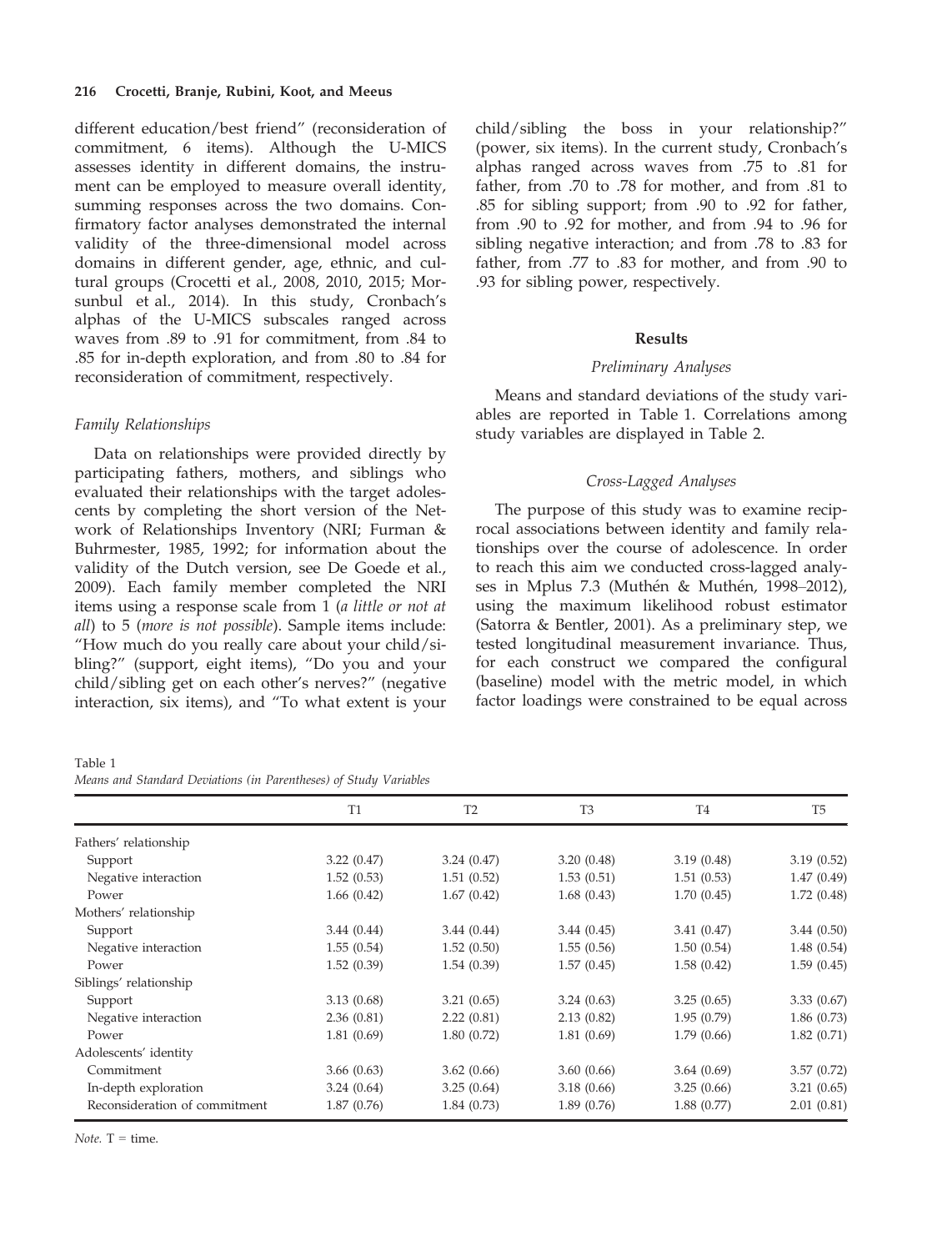|          | Commitment<br>T1/T2/T3/T4/T5     | In-depth exploration<br>T1/T2/T3/T4/T5 | Reconsideration of commitment<br>T1/T2/T3/T4/T5 |
|----------|----------------------------------|----------------------------------------|-------------------------------------------------|
| Fathers  |                                  |                                        |                                                 |
| Support  | $.09/.11*/.14**/.03/.10$         | .06/0.04/0.01/0.02/0.00                | $-.11*/-.08/-.14**/-.14**/-.21***$              |
| Negative | $-.13**/-.15**/-.12*/-.07/-.08$  | $-.02/-.06/.01/.02/.02$                | $.10*/.09/.15**/.10/.02$                        |
| Power    | $-.01/-.07/-.05/-.00/.02$        | $.02/-.04/-.13**/-.03/-.03$            | $-.08/-0.08/.01/-0.07/-0.15**$                  |
| Mothers  |                                  |                                        |                                                 |
| Support  | $.06/0.11*/0.06/0.09/0.15**$     | $.04/.10*/-.02/.07/.13**$              | $-.11*/-.11*/-.13**/-.11*/-.24***$              |
| Negative | $-19***/-13**/-07/-16***/-16***$ | $-.05/.00/-.01/-.02/-.04$              | $.09/.11*/.15**/.12*/.11*$                      |
| Power    | $-.05/-.03/-.03/-.08/-.04$       | $-.02/.03/.04/-.04/-.07$               | $.01/.02/.14**/.12*/-.04$                       |
| Siblings |                                  |                                        |                                                 |
| Support  | $.11*/.05/.13**/.07/.02$         | .09/0.04/0.03/0.02/0.07                | $-.12^{\ast}/-.16^{\ast\ast}/-.04/-.02/-.02$    |
| Negative | $-.04/-.05/-.10*/-.02/.02$       | $-.07/-.07/-.07/.01/.02$               | $.05/.09/.14**/-.02/.04$                        |
| Power    | $.08 / .00 / -.00 / -.01 / -.10$ | $-.00/-.01/-.02/.01/-.01$              | $-.05/-.05/.01/-.02/.06$                        |

Table 2 Within-Time Bivariate Correlations Between Identity Processes and Family Relationships

Note. T = time; negative = negative interaction.  $\bm{\gamma}$  < .05.  $\bm{\gamma}$  < .01.  $\bm{\gamma}$  = .001.

time. Model comparisons were conducted considering changes in fit indices (e.g., Chen, 2007). Findings indicated the establishment of metric invariance for all study constructs.

We then tested three cross-lagged models, one for each identity process. In each model, we tested (a) cross-lagged paths from family dimensions to identity (e.g., maternal support predicting commitment) and from identity to family dimensions (e.g., commitment predicting maternal support) controlling for (b) 1-year (e.g., commitment at T1 predicting commitment at T2) and 2-year (e.g., commitment at T1 predicting commitment at T3) stability paths; and (c) within-time correlations among all variables. A schematization of the tested model is reported in Figure 1. We evaluated the fit of each model considering the Tucker–Lewis index (TLI) and the comparative fit index (CFI), with values higher than 0.90 indicative of an acceptable fit and values higher than 0.95 suggesting an excellent fit; and the root mean square error of approximation (RMSEA), with values below 0.08 indicative of an acceptable fit and values < 0.05 representing a very good fit (Byrne, 2012).

To model the longitudinal associations among family dimensions and identity as parsimoniously as possible, we tested whether cross-lagged effects and T2–T5 within-time correlations (correlated changes) were time invariant. Thus, we compared the baseline unconstrained models (M1s) with the models assuming time invariance of cross-lagged associations (M2s) and of T2–T5 within-time correlations (M3s). In order to determine significant differences between models, at least two of these three criteria had to be matched:  $\Delta \chi_{SB}^2$  significant at  $p < .05$  (Satorra & Bentler, 2001),  $\Delta$ CFI  $\ge -0.010$ , and  $\Delta$ RMSEA  $\geq$  0.015 (Chen, 2007). Findings (see Table 3) clearly supported the assumption of time invariance for each model. Thus, we could retain the most parsimonious models (M4s) with



*Figure 1.* Schematization of the tested model.  $T =$  time; family rel. = family relationships.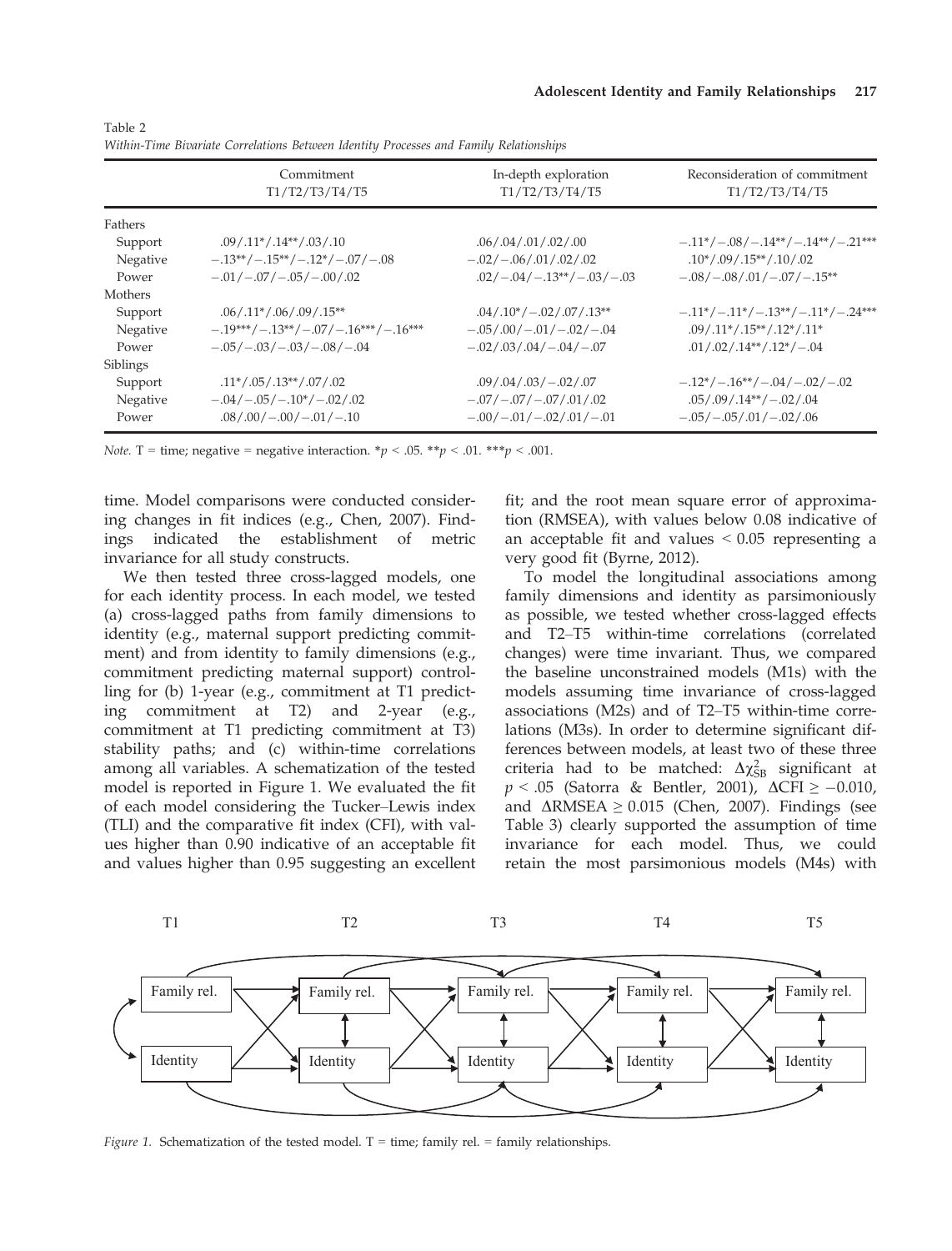#### Table 3

Cross-Lagged Models: Fit Indices and Model Comparisons

|                                                                                       | Model fit indices |      |       |            |                              |         | Model comparison        |             |               |              |               |  |
|---------------------------------------------------------------------------------------|-------------------|------|-------|------------|------------------------------|---------|-------------------------|-------------|---------------|--------------|---------------|--|
| Models                                                                                | $\chi^2_{\rm SB}$ | df   | TLI   | <b>CFI</b> | <b>RMSEA</b> [90% CI]        | Models  | $\Delta\chi^2_{\rm SB}$ | $\Delta df$ | $\mathcal{D}$ | $\Delta$ CFI | <b>ARMSEA</b> |  |
| Commitment                                                                            |                   |      |       |            |                              |         |                         |             |               |              |               |  |
| M1: Baseline model                                                                    | 1,318.850         | 858  | 0.943 | 0.958      | $0.033$ [0.030, 0.037]       |         |                         |             |               |              |               |  |
| M2: Model with cross-<br>lagged paths fixed to<br>be time invariant                   | 1,390.074         | 912  | 0.944 | 0.957      | $0.033$ [0.029, 0.036]       | $M2-M1$ | 70.800                  | 54          | 0.062         | $-0.001$     | 0.000         |  |
| M3: Model with T2-T5<br>within-time correlations<br>fixed to be time<br>invariant     | 1,446.695         | 993  | 0.951 | 0.959      | $0.031$ [0.027, 0.034]       | $M3-M1$ | 145.499                 | 135         | 0.254         | 0.001        | $-0.002$      |  |
| M4: Final model with<br>paths and T2-T5<br>correlations fixed to be<br>time invariant | 1,514.752         | 1047 | 0.952 | 0.958      | $0.030$ [0.027, 0.034] M4-M1 |         | 210.871                 | 189         | 0.132         | 0.000        | $-0.003$      |  |
| In-depth exploration                                                                  |                   |      |       |            |                              |         |                         |             |               |              |               |  |
| M1: Baseline model                                                                    | 1,323.470         | 858  | 0.942 | 0.958      | $0.033$ [0.030, 0.037]       |         |                         |             |               |              |               |  |
| M2: Model with cross-<br>lagged paths fixed to<br>be time invariant                   | 1,367.415         | 912  | 0.946 | 0.959      | $0.032$ [0.028, 0.035]       | $M2-M1$ | 43.523                  | 54          | 0.845         | 0.001        | $-0.001$      |  |
| M3: Model with T2-T5<br>within-time correlations<br>fixed to be time<br>invariant     | 1,464.460         | 993  | 0.949 | 0.957      | $0.031$ [0.028, 0.035]       | $M3-M1$ | 146.314                 | 135         | 0.239         | $-0.001$     | $-0.002$      |  |
| M4: Final model with<br>paths and T2-T5<br>correlations fixed to be<br>time invariant | 1,506.552         | 1047 | 0.953 | 0.958      | $0.030$ [0.027, 0.033]       | M4-M1   | 200.005                 | 189         | 0.278         | 0.000        | $-0.003$      |  |
| Reconsideration of commitment                                                         |                   |      |       |            |                              |         |                         |             |               |              |               |  |
| M1: Baseline model                                                                    | 1,289.062         | 858  | 0.945 | 0.960      | $0.032$ [0.028, 0.036]       |         |                         |             |               |              |               |  |
| M2: Model with cross-<br>lagged paths fixed to<br>be time invariant                   | 1335.160          | 912  | 0.949 | 0.961      | $0.031$ [0.027, 0.034]       | $M2-M1$ | 46.718                  | 54          | 0.749         | 0.001        | $-0.001$      |  |
| M3: Model with T2-T5<br>within-time correlations<br>fixed to be time<br>invariant     | 1,438.336         | 993  | 0.951 | 0.959      | $0.030$ [0.027, 0.034]       | $M3-M1$ | 153.461                 | 135         | 0.132         | $-0.001$     | $-0.002$      |  |
| M4: Final model with<br>paths and T2–T5<br>correlations fixed to be<br>time invariant | 1.485.639         | 1047 | 0.954 | 0.959      | $0.029$ [0.026, 0.033]       | $M4-M1$ | 213.781                 | 189         | 0.104         | $-0.001$     | $-0.003$      |  |

Note.  $\Delta \chi_{\rm SB}^2$  model comparisons are based on Satorra and Bentler's (2001) scaled difference chi-square test statistic. TLI = Tucker–Lewis index;  $\overrightarrow{CFI}$  = comparative fit index; RMSEA = root mean square error of approximation; 90% CI = 90% confidence interval;  $\Delta$  = change in parameter.

time-invariant cross-lagged paths and T2–T5 within-time correlations as the final models (ancillary analyses are reported in Appendix S1). These models fit the data very well.

Finally, for each model we conducted multigroup analyses to test for the moderating effects of adolescent gender (boys vs. girls), sibling gender (same-sex vs. opposite-sex sibling dyads), and sibling age (younger vs. older siblings). Thus, we conducted for each moderating variable multigroup analyses in which we compared unconstrained models MM1s (multigroup Model 1), with constrained models MM2s (in which cross-lagged lagged paths were fixed across groups), MM3s (with T1 correlations constrained equal across groups), and MM4s (with T2–T5 correlations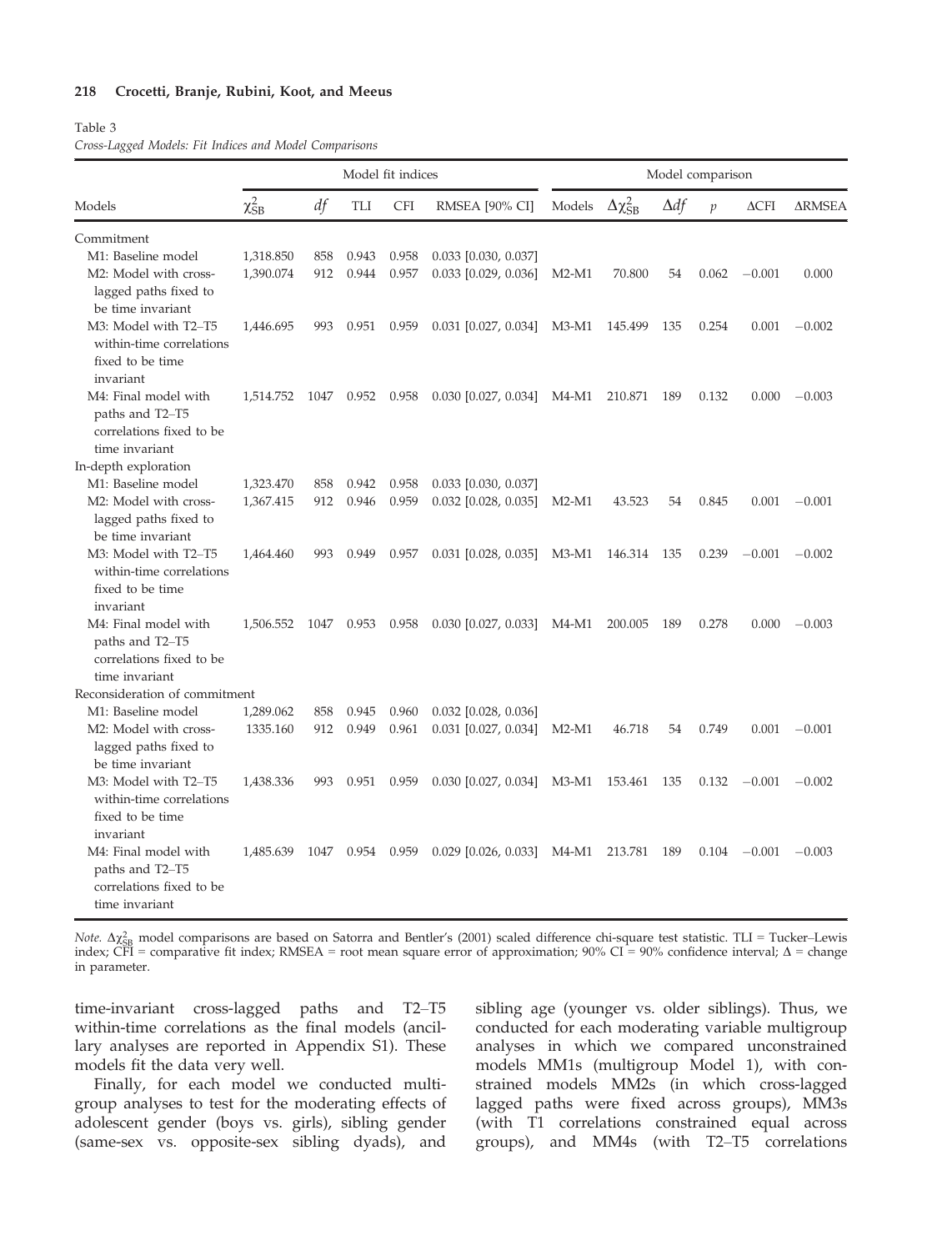constrained equal across groups). Results of model comparisons indicated that these models did not differ from the baseline models, indicating the lack of significant moderating effects (detailed results are reported in Appendix S2). Therefore, we focused on results obtained in the total sample. Cross-lagged paths and within-time correlations between identity and family dimensions are displayed in Figures 2–4, stability paths are reported in Table 4, and correlations among family dimensions are reported in Table 5.

#### Family Relationships and Identity Commitment

As can be seen in Figure 2, cross-lagged effects highlighted that commitment influenced the quality of family relationships, while the inverse effect was not significant. Specifically, commitment increased

later levels of maternal support and lessened maternal negative interaction and sibling power. Furthermore, at T1, commitment was negatively related to paternal and maternal negative interaction and it was positively associated with sibling support. Moreover, at T2–T5, commitment was negatively related to maternal negative interaction.

### Family Relationships and Identity In-Depth Exploration

As indicated by cross-lagged paths displayed in Figure 3, as for commitment, also for in-depth exploration, the direction of effects was from identity to family relationships and not the other way around. In particular, in-depth exploration predicted improvements in the quality of family relationships, increasing levels of maternal, paternal, and sibling support, making the interaction with



Figure 2. Significant standardized results of the cross-lagged model linking family relationships to commitment. For the sake of clarity, stability paths and correlations among family dimensions are not reported. Because the model with time-invariant coefficients was retained as the final one, we present only two time points  $(T \text{ and } T + 1)$ , and all coefficients displayed represent the averaged standardized coefficients over the five time intervals. Negative = negative interaction.  $*_p$  < .05.  $*_p$  < .01.  $**_p$  < .001.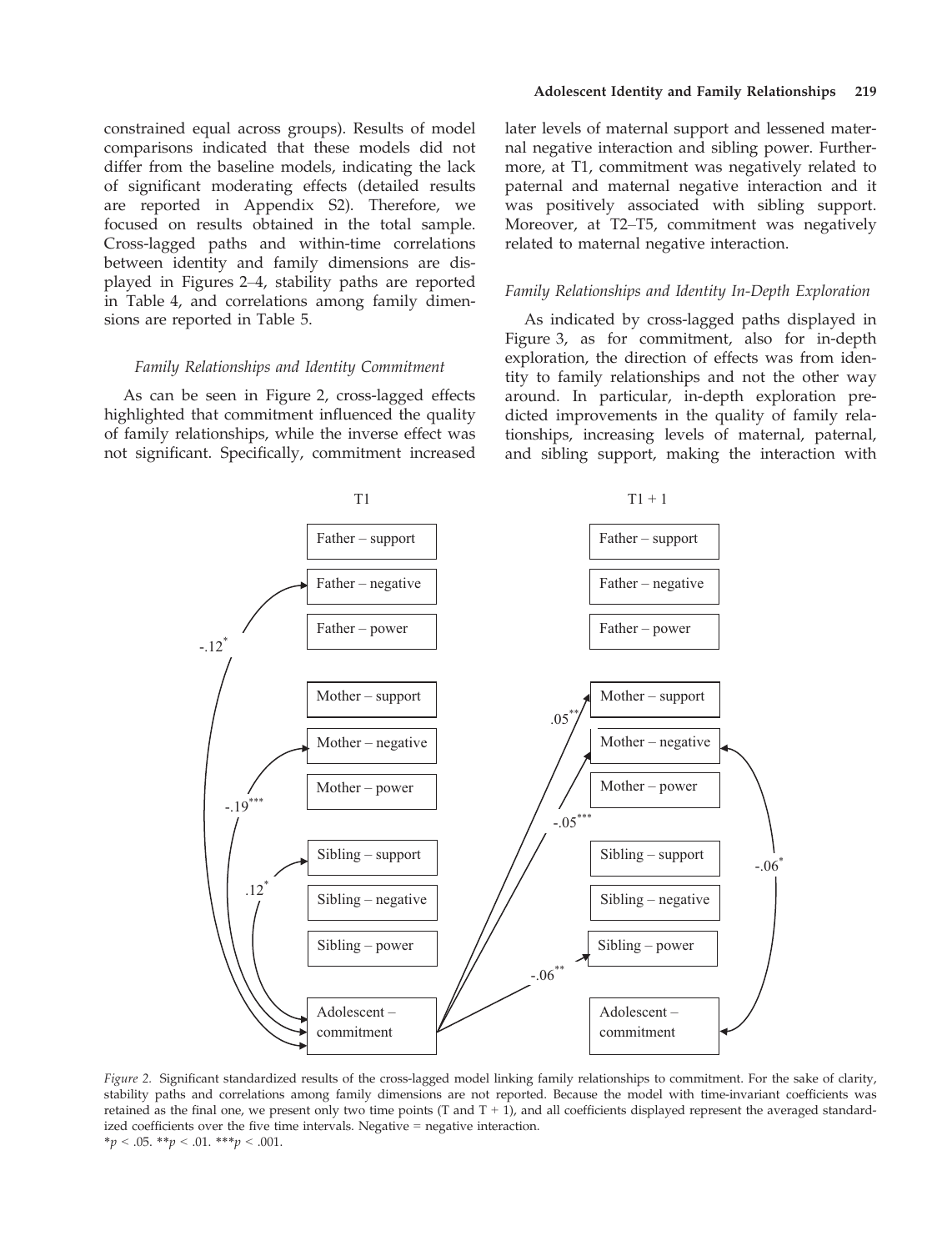

Figure 3. Significant standardized results of the cross-lagged model linking family relationships to in-depth exploration. For the sake of clarity, stability paths and correlations among family dimensions are not reported. Because the model with time-invariant coefficients was retained as the final one, we present only two time points (T and  $T + 1$ ), and all coefficients displayed represent the averaged standardized coefficients over the five time intervals. Negative = negative interaction.  $*_{p}$  < .05. \*\*\*p < .001.

fathers more equal, and lessening negative interactions with mothers. Moreover, at T2–T5, in-depth exploration was negatively related to paternal negative interaction.

# Family Relationships and Identity Reconsideration of Commitment

As shown in Figure 4, cross-lagged effects found in the model relating family dimensions and identity reconsideration of commitment indicated bidirectional linkages. Specifically, maternal support negatively predicted later reconsideration of commitment, while reconsideration of commitment lessened later paternal support. In addition, at T1, reconsideration of commitment was negatively related to paternal, maternal, and sibling support. Moreover, at T2–T5, reconsideration of commitment was positively related to paternal and maternal negative interaction, and to maternal power.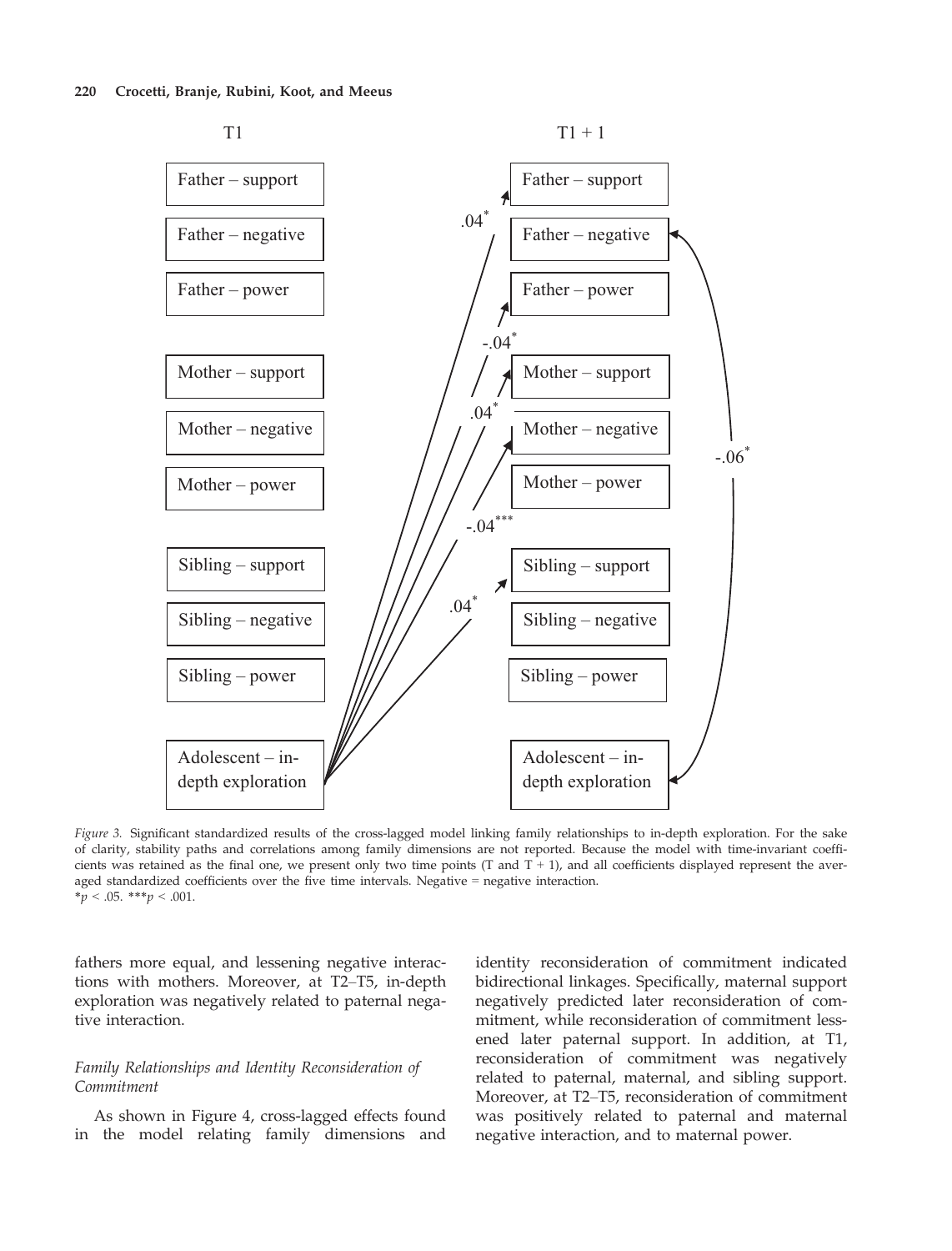

Figure 4. Significant standardized results of the cross-lagged model linking family relationships to reconsideration of commitment. For the sake of clarity, stability paths and correlations among family dimensions are not reported. Because the model with time-invariant coefficients was retained as the final one, we present only two time points  $(T \text{ and } T + 1)$ , and all coefficients displayed represent the averaged standardized coefficients over the five time intervals. Negative = negative interaction.  $**p* < .05, ***p* < .01.$ 

#### Discussion

Achievement of a stable sense of identity is a core challenge for adolescents. Especially in contemporary societies, where clear and shared societal guidelines are often missing and adolescents can find identity alternatives somewhat overwhelming (e.g., Schwartz, 2000), the interaction with significant others can make the difference in the identity formation process. The first system with which adolescents regularly interact is represented by their family (e.g., Scabini & Manzi, 2011), in which both intergenerational (with parents) and intragenerational (with siblings) exchanges can foster adolescents' identity pathways.

In this study, we sought to provide a novel contribution to the literature on family and identity. We unfolded the mutual associations between family relationships and identity, testing the bidirectional hypothesis that not only family relationships affect identity, but also adolescent identity can impact the quality of family relationships. We addressed this goal in a fully recursive five-wave longitudinal study in which 14 years old adolescents were followed until they were 18 years old. The entire family participated in the study; thus, fathers, mothers, and siblings rated directly their relationships with the target adolescents along multiple dimensions of support, negative interaction, and power (Furman & Buhrmester, 1985).

Results highlighted an interesting pattern of associations consistent over the course of adolescence that improve our understanding of the interplay of family relationships and identity formation. First, results of within-time correlations indicated that identity certainty was related to nurturing family relationships (Bowlby, 1988; Grotevant & Cooper, 1985; Grotevant & Cooper, 1986). Indeed, at the beginning of the study (T1), commitment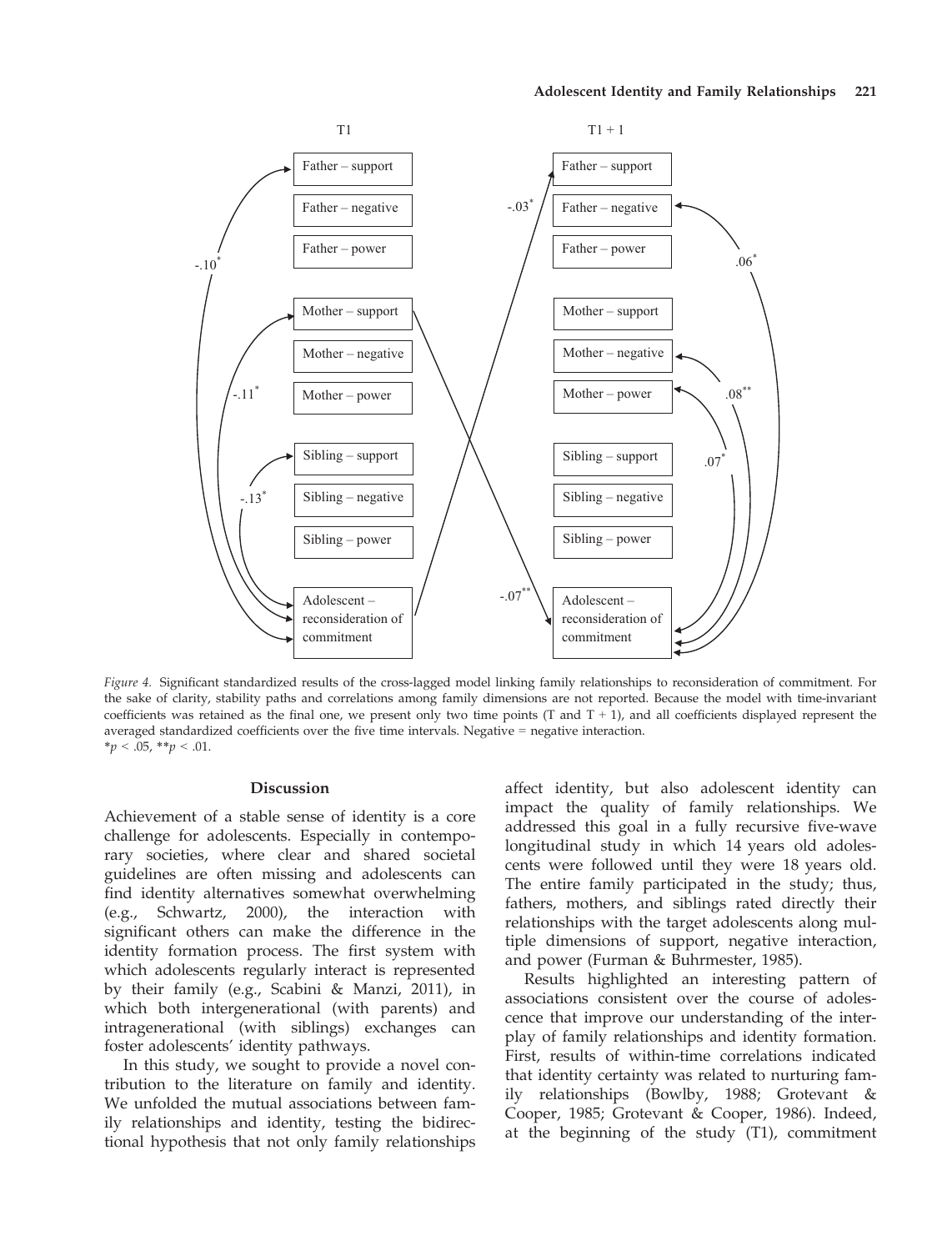Table 4

One-Year and Two-Year Standardized Stability Paths for Family Dimensions and Identity

|                       | 1 year (range)  | 2 year (range)  |
|-----------------------|-----------------|-----------------|
| Fathers               |                 |                 |
| Support               | $.46***-.67***$ | $.24***-.35***$ |
| Negative interaction  | $.50***-.67***$ | $.15*-27***$    |
| Power                 | $.43***-.60***$ | $.35***-.38***$ |
| Mothers               |                 |                 |
| Support               | $.47***-66***$  | $.29***-.34***$ |
| Negative interaction  | $.45***-.63***$ | $.25***-.32***$ |
| Power                 | $.37***-.64***$ | $.36***-.47***$ |
| Siblings              |                 |                 |
| Support               | $.54***-.67***$ | $.19***-.24***$ |
| Negative interaction  | $.52***-.64***$ | $.15*-.24***$   |
| Power                 | $.41***-.68***$ | $.27***-.32***$ |
| Adolescents' identity |                 |                 |
| Commitment            | $.30***-.49***$ | $.18***-.34***$ |
| In-depth exploration  | $.31***-.52***$ | $.11 - .33***$  |
| Reconsideration       | $.31***-.42***$ | $.06 - .21***$  |
| of commitment         |                 |                 |

 $**p* < .05.$  \*\*\* $$ 

was negatively related to paternal and maternal negative interaction and positively related to sibling support, whereas reconsideration of commitment was negatively related to paternal, maternal, and sibling support. Furthermore, over the course of the study (T2–T5), commitment and in-depth exploration were negatively related to maternal and paternal negative interaction, respectively; reconsideration was positively associated with maternal and paternal negative interaction, and maternal power. Second, cross-lagged effects pointed out that not

Table 5

|  |  |  |  | Correlations Among Family Dimensions at T1 (Above the Diagonal) and T2–T5 (Below the Diagonal) |  |  |  |  |  |  |  |  |  |  |  |
|--|--|--|--|------------------------------------------------------------------------------------------------|--|--|--|--|--|--|--|--|--|--|--|
|--|--|--|--|------------------------------------------------------------------------------------------------|--|--|--|--|--|--|--|--|--|--|--|

|                         |           | $\overline{2}$ | 3        | $\overline{4}$ | 5        | 6        | 7         | 8         | 9        |
|-------------------------|-----------|----------------|----------|----------------|----------|----------|-----------|-----------|----------|
| Fathers                 |           |                |          |                |          |          |           |           |          |
| 1. Support              |           | $-.28***$      | .11      | $.21***$       | $-.15**$ | $-.09*$  | $.23***$  | $-.09$    | $-.09$   |
| 2. Negative interaction | $-.18***$ |                | $.24***$ | $-.10*$        | $.41***$ | $.16***$ | $-.17***$ | $.22***$  | $.14*$   |
| 3. Power                | $.08**$   | $.15***$       |          | .04            | .01      | $.12*$   | $.11*$    | $-.06$    | .01      |
| Mothers                 |           |                |          |                |          |          |           |           |          |
| 4. Support              | $.13***$  | $-.15***$      | .01      |                | $-.13**$ | .03      | $.10*$    | $-.02$    | .01      |
| 5. Negative interaction | $-.09**$  | $.33***$       | $-.00$   | $-.22***$      |          | $.30***$ | $-.14**$  | $.20***$  | $.15*$   |
| 6. Power                | $-.02$    | $.12***$       | .04      | $-.01$         | $.29***$ |          | .01       | .02       | .03      |
| Siblings                |           |                |          |                |          |          |           |           |          |
| 7. Support              | .04       | $-.05$         | .03      | $.08**$        | $-.07**$ | $-.02$   |           | $-.44***$ | .10      |
| 8. Negative interaction | $-.05$    | $.13***$       | $-.02$   | $-.03$         | $.15***$ | .05      | $-.27***$ | -         | $.26***$ |
| 9. Power                | .02       | .04            | $-.01$   | $-.00$         | $.07*$   | .04      | $.08*$    | $.16***$  |          |

 $**p* < .05. ***p* < .01. ****p* < .001.$ 

only family relationships affected identity, but also identity had significant effects on family relationships, as we will further discuss below. Importantly, associations between family relationships and identity were not moderated by adolescent gender, sibling gender similarity, and sibling age, suggesting that results applied equally to gender subgroups and were not affected by sibling characteristics.

# Effects of Parent–Child Relationships on Adolescents' Identity

Various theoretical models have posited the emphasis on how parents can affect adolescents' identity. In this regard, it has been questioned whether adolescents' identity is triggered by parents' separation (Blos, 1979) or by parents' connectedness and closeness (Bowlby, 1988). Our findings further add to this theoretical debate and, consistent with a growing corpus of evidence (Arseth et al., 2009; Meeus, 2011; Meeus et al., 2005), point out that identity is promoted by warm and supportive parent–child relationships. In fact, we found that mothers' levels of support negatively predicted relative changes in adolescents' reconsideration of commitment over the course of adolescence. In other words, when adolescents received less support from their mothers they question more their identity becoming more uncertain about their current commitments. These findings, taken together with those showing the adolescents enter adolescence already with moderate to high levels of commitment (Klimstra, Hale, Raaijmakers, Branje, & Meeus, 2010), are consistent with the view that youth do not start the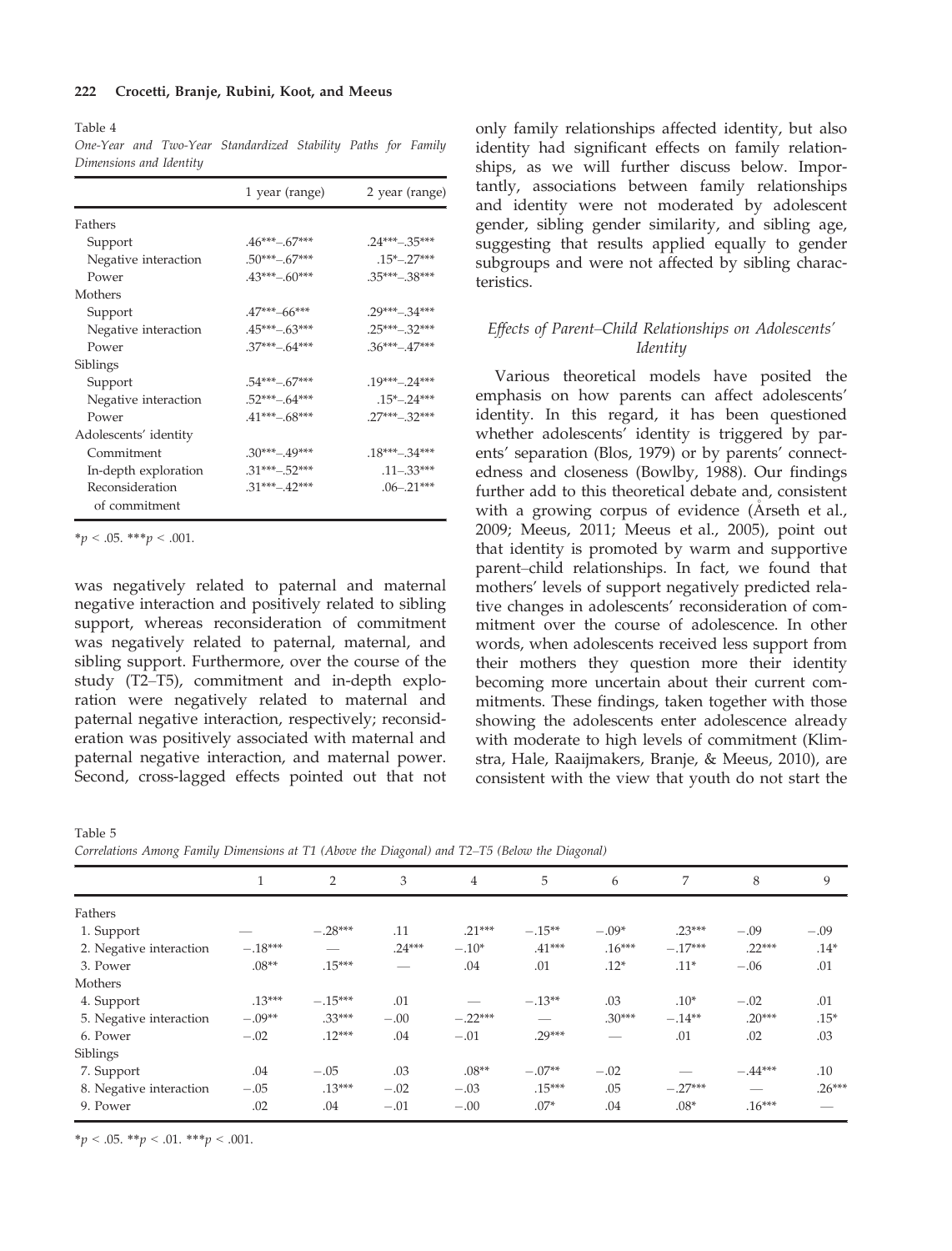identity development process with a "blank slate" (Meeus et al., 2010, p. 1567), rather they move from their earlier identifications. These childhood identifications are often based on examples and models provided by parents (Erikson, 1950), so when parents (especially mothers) become less supportive adolescents are likely to start doubting about these choices and searching for new alternatives. Thus, these findings point to the importance of support in parent–adolescent relationships (Branje et al., 2002; Lanz & Tagliabue, 2014).

Our results further point to the problematic character of reconsideration of commitment. High levels of reconsideration of commitment express a condition of identity uncertainty and lead to the negative side depicted in Erikson's (1968) continuum, which is identity confusion. Importantly, reconsideration of commitment is associated with a cluster of problems, including low emotional stability and selfconcept clarity (Morsunbul et al., 2014), high internalizing (anxiety and depression) and externalizing (aggression and delinquency) problem behaviors (Crocetti et al., 2013; Crocetti, Klimstra, et al., 2009; Klimstra et al., 2011), and low well-being (Karaś, Cieciuch, Negru, & Crocetti, 2015). Therefore, reconsideration of commitment is strongly intertwined with disequilibrium and distress, assuming the character of an identity crisis. In relation to this point, findings of this study have important practical implications. In fact, they suggest that supportive mothers can reduce adolescents' reconsideration of commitment. Therefore, parenting training programs promoting supportive family relationships can elicit a relational context that facilitates adolescent identity formation.

# Effects of Adolescents' Identity on Family Relationships

While most literature on family relationships and identity has predominantly looked at parents' effects, drawing from Erikson's (1950) psychosocial theory, we could expect that also adolescents' identity can have an impact on the quality of family relationships. In this study, we found strong support for this hypothesis. In fact, results indicated that most significant cross-lagged paths were actually from adolescents' identity to quality of family relationships. Importantly, identity predicted changes in relationships with both parents and siblings.

Specifically, we found that adolescents' commitment had a positive effect on the relationships with both the mother and the sibling, making the relationship with the mother more supportive and less conflictual and the relationship with the sibling more egalitarian. Adolescents' in-depth exploration improved the relationship with all family members, leading to a more supportive and equal relationship with the father, a more supportive and less conflictual relationship with the mother, and a more supportive relationship with the sibling. Finally, adolescents' reconsideration of commitment worsened parent–child relationships, decreasing paternal support.

These findings suggest that when adolescents are involved in consolidating their sense of identity (commitment and in-depth exploration are at the basis of the identity-maintenance cycle that leads to a sense of identity synthesis; Meeus, 2011; Meeus et al., 2010), they also improve their relationships with their parents and siblings. These results are consistent with findings of Beyers and Goossens' (2008) study with college students, in which the authors also found that processes involved in the identity-maintenance cycle predicted increases in supportive parenting by fathers and mothers. Overall, this set of evidence underscores that this positive effect of the identity-maintenance cycle is already playing a role in middle to late adolescence and continues to be similarly effective in emerging adulthood. In contrast, when adolescents are engaged in questioning and revising their identity, they worsen their relationships with their parents. This is consistent with results reported by Schwartz et al. (2009), who found that in adolescence family functioning was negatively related to Eriksonian indicators of identity confusion.

It has been suggested that associations between parent–child relationships and identity could be different for fathers and mothers (Beyers & Goossens, 2008). However, prior findings obtained from college students did not yield univocal results (Benson et al., 1992; Fullinwider-Bush & Jacobvitz, 1993; Samuolis et al., 2001). In our study, we found that the overarching pattern of results for mothers and fathers was rather similar, although some differences emerged. In particular, we found that higher levels of commitment led to a relative increase in maternal support, while higher levels of reconsideration of commitment led to a relative decrease in paternal support. These results could suggest that mothers are more responsive to signs of identity certainty displayed by their children, whereas fathers are more reactive to signs of identity uncertainty. Future studies are needed to further clarify these differential associations.

Importantly, in this study we shed new light on the associations between adolescent identity and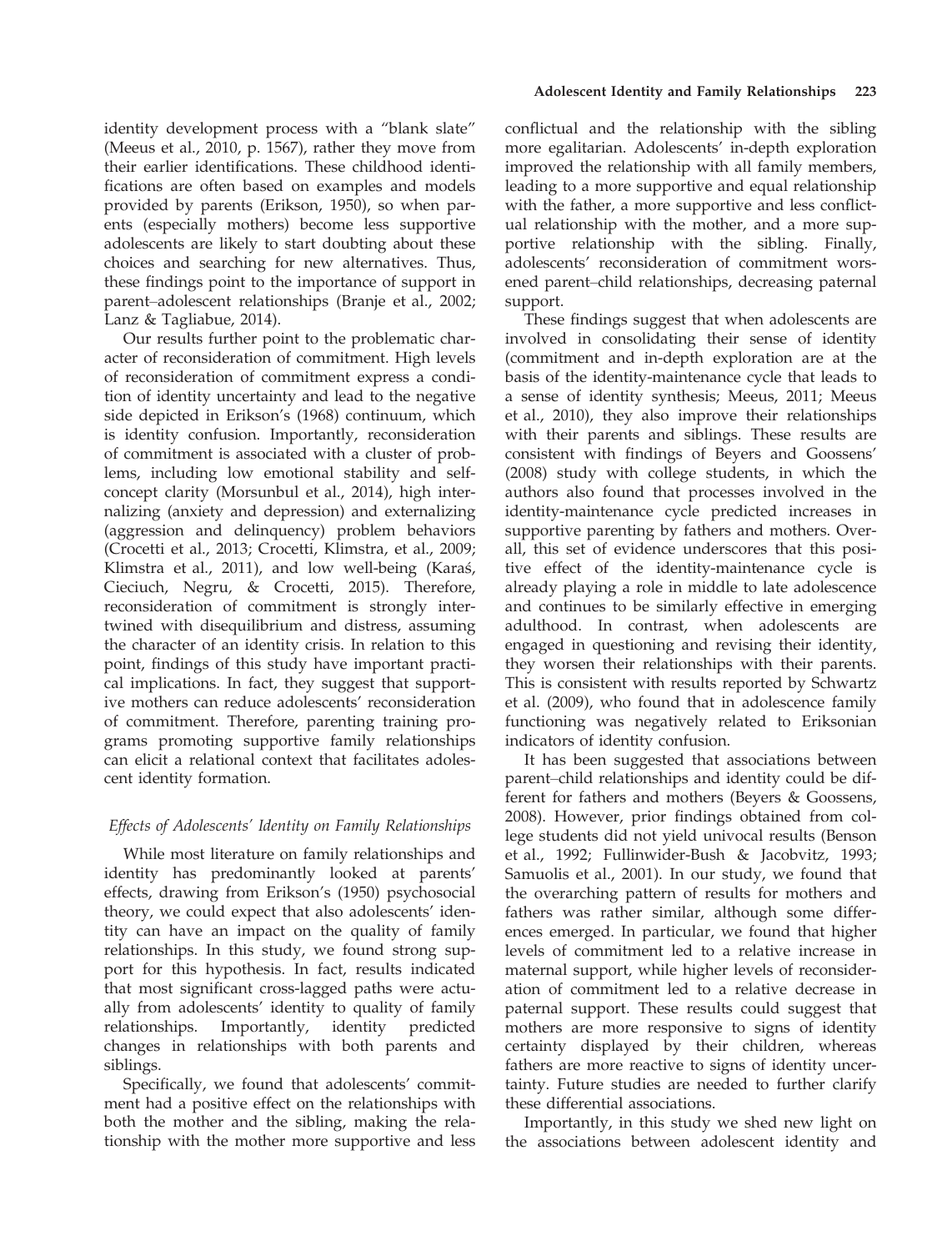sibling relationships. We expected to find bidirectional associations, with a positive relationship with siblings fostering identity formation, and identity maturity leading to improvements in sibling relationships. However, our findings provided support for the effects of identity on sibling relationships, but did not confirm the hypothesized paths from sibling relationships to identity. This unidirectional effect might be explained by the fact that the influence of siblings on psychosocial development tend to become weaker in adolescence than it was in childhood (Buist et al., 2013). Furthermore, we found that the associations between family relationships and identity did not vary according to sibling gender similarity and sibling birth of order. This might relate to the fact that sibling relationships tend to become more egalitarian over the course of adolescence (Buhrmester & Furman, 1990). Thus, status differences between younger and older siblings that characterize childhood disappear in adolescence.

Overall, findings of our study are consistent with Erikson's (1968) and Adams and Marshall's (1996) conceptualizations, according to which identity development can be conceived as a process of person-context transactions. In this view, identity can be seen as a "social-psychological construct that reflects social influences through imitation and identification processes and active self-construction in the creation of what is important to the self and to others" (Adams & Marshall, 1996, p. 433). This points to the importance of studying the person in context (Beyers & Cok, 2008; Bosma & Kunnen, 2008) to comprehensively understand identity formation, as identity is actively constructed in a relational context and affects the context itself.

The mechanisms through which adolescents' identity foster this improvement in family relationships can be further understood referring to Erikson's (1968) notion that identity fulfills a selfregulatory function (Adams & Marshall, 1996). This self-regulatory capacity provided by identity security can pose the basis for intimacy and generativity, aspects that Erikson (1950) theorized as consequences of identity development (Beyers & Seiffge-Krenke, 2010). In adolescence, these effects can already be visible in the improvement of the quality of family relationships, revealing that adolescents with a more stable identity are prone to relate in a closer and equal way with their parents and siblings. Furthermore, this improvement in the quality of family relationships can be further understood considering that identity security goes

together with a constellation of positive outcomes (e.g., lower internalizing and externalizing problem behaviors, higher self-esteem, and well-being; Karas et al., 2015) that can improve the ways in which young people interact with others.

In this respect, this improvement in family relationships prompted by adolescents' identity can be understood as the way in which parents and siblings respond to the maturation processes of adolescents. In fact, when parents and siblings see the adolescents' committed, active in thoughtful exploring their choices, and certain about themselves, they are likely to appreciate their maturation. This approval can be expressed in increasing levels of support, less conflicts, and a more equal relationship. Thus, findings of our study are consistent with the relationship erosion effect, according to which adolescents' problems lead to deterioration in relationship quality. This predominant child effect has been found in longitudinal studies, for instance, for adolescent internalizing (Branje, Hale, Frijns, & Meeus, 2010) and externalizing (Keijsers, Branje, VanderValk, & Meeus, 2010) problems. In this study, we detected that the identity pattern inversely related to these problems (a pattern of identity certainty characterized by increasing commitment and in-depth exploration, and decreasing reconsideration of commitment; Crocetti et al., 2013; Crocetti, Klimstra, et al., 2009) leads to an improvement in the relationship quality, further supporting the view that family behaviors are interactively elicited by adolescents' characteristics instead of being unilaterally explained by parenting practices (Kerr, Stattin, Biesecker, & Ferrer-Wreder, 2003).

# Strengths and Limitations of This Study and Suggestions for Future Research

This study provided new insights into our understanding of the interplay of family relationships and identity. It should be considered both in light of its strengths and shortcomings, which suggest future lines of research. A first strength of this study was its fully recursive and multi-informant longitudinal design involving all family members. Thus, as widely advocated (Luyckx et al., 2007), we did not rely on adolescents' self-reports of family relationships, rather we related adolescents' identity processes to evaluations of family relationships provided directly by fathers, mothers, and siblings. This could account for the small effects detected in this study (see also Adachi & Willoughby, 2015, for a discussion on the meaningfulness of small effect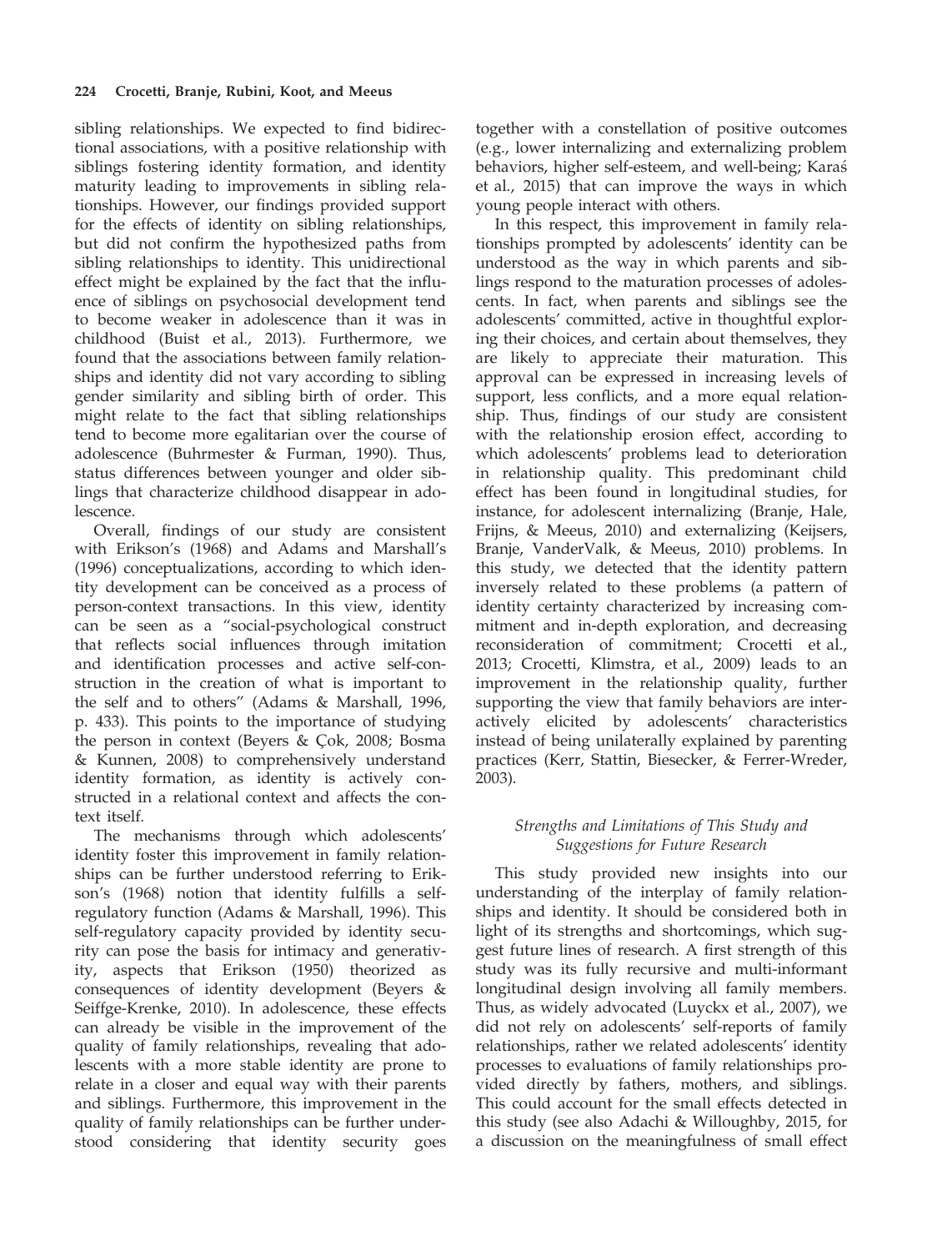sizes in cross-lagged models). Future studies could further extend current evidence in two directions. First, they should investigate whether adolescent identity is related similarly to adolescents' perceptions of their family relationships as it is to mothers', fathers', and siblings' perceptions. Second, they should consider at the same time adolescents', mothers', fathers', and siblings' perceptions, allowing to examine how adolescent identity is related to the interdependence of these perceptions (Kenny et al., 2006; Scabini et al., 2006). For instance, it would be interesting to study whether enactment of a more mature identity would promote more convergent perspectives, with adolescents' perception of mothers' support being more strongly related to mothers' report of their own support. This would suggest that when adolescents become more certain about themselves they are also better able to capture others' perspectives of the relationship quality. Furthermore, examining perceptions of all family members would provide new insights for understanding how identity is reflected in feedbacks from the social environment, consistent with the view that the self-image is mirrored in, as indicated by Cooley's (1908) concept of "looking-glass self," and confirmed by others (Adams & Marshall, 1996; Erikson, 1968).

An additional strength of this study was the test of different theories that could explain how family relationships and identity are intertwined. Considering different indicators of relationship quality, we could examine whether adolescent identity was more related to nurturing or to conflicting family relationships. In contrast, we could not test the individuation model of family relationships (Grotevant & Cooper, 1985; Grotevant & Cooper, 1986), which emphasizes that adolescent identity should be promoted by a combination of high connectedness with parents and support of individuality. Thus, future longitudinal studies are needed to further unveil how this specific combination of connectedness and support of individuality can enhance adolescent identity certainty.

A further strength of this study was the inclusion of siblings in the analysis of how family relationships are intertwined with adolescents' identity. We found unidirectional effects, with adolescents' identity predicting changes in the relationship with siblings, whereas the quality of the sibling relationships did not affect identity. Although this is an important step in understanding how close relationships within the family and adolescents' identity influence each other, future studies are needed to further uncover this issue, clarifying the

role of nonfamily members. In adolescence, in fact, youth can find other important "identity agents" (Schachter & Marshall, 2010) also in intergenerational relationships with nonfamily adults (e.g., teachers) and intragenerational relationships with friends (Sugimura & Shimizu, 2010). Future longitudinal studies are highly required to disentangle the dynamic process underpinning adolescent identity formation and transactions with meaningful members of adolescents' social network.

Finally, our study involved Dutch families with medium or high socioeconomic status. Thus, we do not know if our findings would be replicated in other family types and in other cultural groups. An important direction for future research could be to uncover the interplay of family relationships and identity focusing on different types of families (e.g., multiproblematic families, adoptive families), and across various cultural contexts. For instance, prior cross-sectional research established that reconsideration of commitment is more tied to problematic family relationships in cultural contexts in which adolescents are expected to make a transition to adulthood earlier than in contexts, such as Mediterranean countries, in which this transition is strongly postponed (Crocetti, Schwartz, Fermani, Klimstra, & Meeus, 2012). In these latter contexts, parents can consider adolescents' considering and reconsidering identity choices more acceptable, since the time in which their children would enact enduring adult choices is postponed until the late 20s/early 30s (Crocetti, Rabaglietti, & Sica, 2012). Therefore, future longitudinal studies might unravel if associations between family and identity processes are similar or differ across cultural contexts.

### Conclusions

In this longitudinal study, we found unidirectional effects of adolescents' identity commitment and in-depth exploration on family relationships and reciprocal associations between family relationships and adolescents' reconsideration of commitment. Results highlighted that when adolescents receive less support from their mothers they start to question their identity, reconsidering their current commitments. Additionally, when adolescents show identity progressions, expressed by increasing levels of commitment, in-depth exploration, and decreasing levels of reconsideration of commitment, they improve their relationships both with their fathers and mothers and also with their siblings.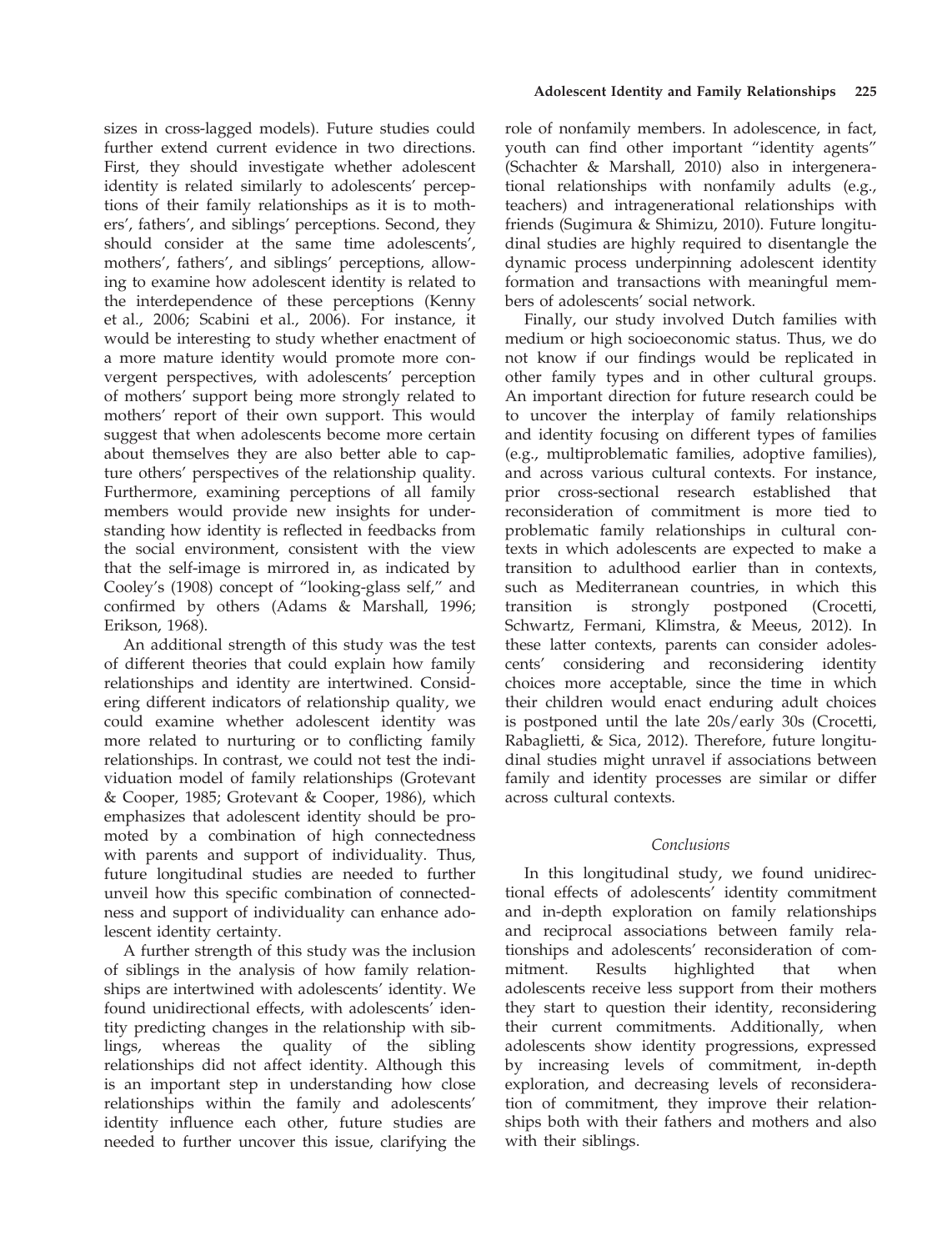#### References

- Adachi, P., & Willoughby, T. (2015). Interpreting effect sizes when controlling for stability effects in longitudinal autoregressive models: Implications for psychological science. European Journal of Developmental Psychology, 12, 116–128. doi[:10.1080/17405629.2014.963549](http://dx.doi.org/10.1080/17405629.2014.963549)
- Adams, G. R., & Marshall, S. (1996). A developmental social psychology of identity: Understanding the person in context. Journal of Adolescence, 19, 1–14. doi:[10.1006/](http://dx.doi.org/10.1006/jado.1996.0041) [jado.1996.0041](http://dx.doi.org/10.1006/jado.1996.0041)
- Arseth, A. K., Kroger, J., Martinussen, M., & Marcia, J. E. (2009). Meta-analytic studies of identity status and the relational issues of attachment and intimacy. Identity, 9, 1–32. doi:[10.1080/15283480802579532](http://dx.doi.org/10.1080/15283480802579532)
- Bandura, A. (1977). Social learning theory. Englewood Cliffs, NJ: Prentice Hall.
- Benson, M. J., Harris, P. B., & Rogers, C. S. (1992). Identity consequences of attachment to mothers and fathers among late adolescents. Journal of Research on Adolescence, 2, 187–204. doi[:10.1207/s15327795jra0203\\_1](http://dx.doi.org/10.1207/s15327795jra0203_1)
- Beyers, W., & Cok, F. (2008). Adolescent self and identity development in context. Journal of Adolescence, 31, 147– 150. doi[:10.1016/j.adolescence.2008.03.002](http://dx.doi.org/10.1016/j.adolescence.2008.03.002)
- Beyers, W., & Goossens, L. (2008). Dynamics of perceived parenting and identity formation in late adolescence. Journal of Adolescence, 31, 165–184. doi[:10.1016/j.adoles](http://dx.doi.org/10.1016/j.adolescence.2007.04.003)[cence.2007.04.003](http://dx.doi.org/10.1016/j.adolescence.2007.04.003)
- Beyers, W., & Seiffge-Krenke, I. (2010). Does identity precede intimacy? Testing Erikson's theory on romantic development in emerging adults of the 21st century. Journal of Adolescent Research, 25, 387–415. doi:[10.1177/](http://dx.doi.org/10.1177/0743558410361370) [0743558410361370](http://dx.doi.org/10.1177/0743558410361370)
- Blos, P. (1979). The adolescent passage: Developmental issues. New York, NY: International Universities Press.
- Bosma, H. A., & Kunnen, E. S. (2008). Identity-in-context is not yet identity development-in-context. Journal of Adolescence, 31, 281–289. doi[:10.1016/j.adolescence.2008.03.001](http://dx.doi.org/10.1016/j.adolescence.2008.03.001)
- Bowlby, J. (1988). A secure base: Parent–child attachment and healthy human development. New York, NY: Basic Books.
- Branje, S. J. T., Hale, W. W., Frijns, T., & Meeus, W. H. J. (2010). Longitudinal associations between perceived parent-child relationship quality and depressive symptoms in adolescence. Journal of Abnormal Child Psychology, 38, 751–763. doi:[10.1007/s10802-010-9401-6](http://dx.doi.org/10.1007/s10802-010-9401-6)
- Branje, S. J. T., Van Aken, M. A. G., & Van Lieshout, C. F. M. (2002). Relational support in families with adolescents. Journal of Family Psychology, 16, 351–362. doi:[10.1037//0893-3200.16.3.351](http://dx.doi.org/10.1037//0893-3200.16.3.351)
- Branje, S. J. T., Van Lieshout, C. F. M., Van Aken, M. A. G., & Haselager, G. J. T. (2004). Perceived support in sibling relationships and adolescent adjustment. Journal of Child Psychology and Psychiatry and Allied Disciplines, 45, 1385–1396. doi[:10.1111/j.1469-7610.2004.00332.x](http://dx.doi.org/10.1111/j.1469-7610.2004.00332.x)
- Brody, G. H. (1998). Sibling relationship quality: Its causes and consequences. Annual Review of Psychology, 49, 1–24.
- Bronfenbrenner, U. (1979). The ecology of human development: Experiments by nature and design. Cambridge, Massachusetts, MA: Harvard University Press.
- Buhrmester, D., & Furman, W. (1990). Perceptions of sibling relationships during middle childhood and adolescence. Child Development, 61, 1387–1398.
- Buist, K. L., Deković, M., Meeus, W., & Van Aken, M. A. G. (2002). Developmental patterns in adolescent attachment to mother, father and sibling. Journal of Youth and Adolescence, 31, 167–176. doi:[10.1023/A:1015074701280](http://dx.doi.org/10.1023/A:1015074701280)
- Buist, K. L., Deković, M., & Prinzie, P. (2013). Sibling relationship quality and psychopathology of children and adolescents: A meta-analysis. Clinical Psychology Review, 33, 97–106. doi:[10.1016/j.cpr.2012.10.007](http://dx.doi.org/10.1016/j.cpr.2012.10.007)
- Byrne, B. M. (2012). Structural equation modeling with Mplus: Basic concepts, applications, and programming (2nd ed.). New York, NY: Routledge, Taylor & Francis Group.
- Chen, F. F. (2007). Sensitivity of goodness of fit indexes to lack of measurement invariance. Structural Equation Modeling, 14, 464–504.
- Cooley, C. H. (1908). Human nature and the social order. New York, NY: Scribner.
- Crocetti, E., Cieciuch, J., Gao, C. H., Klimstra, T., Lin, C. L., Matos, P. M., . . . Meeus, W. (2015). National and gender measurement invariance of the Utrecht-Management of Identity Commitments Scale (U-MICS): A tennation study. Assessment, 22, 753–768. doi[:10.1177/](http://dx.doi.org/10.1177/1073191115584969) [1073191115584969](http://dx.doi.org/10.1177/1073191115584969)
- Crocetti, E., Klimstra, T. A., Hale, W. W., Koot, H. M., & Meeus, W. (2013). Impact of early adolescent externalizing problem behaviors on identity development in middle to late adolescence: A prospective 7-year longitudinal study. Journal of Youth and Adolescence, 42, 1745–1758. doi[:10.1007/s10964-013-9924-6](http://dx.doi.org/10.1007/s10964-013-9924-6)
- Crocetti, E., Klimstra, T., Keijsers, L., Hale, W. W., & Meeus, W. (2009). Anxiety trajectories and identity development in adolescence: A five-wave longitudinal study. Journal of Youth and Adolescence, 38, 839–849. doi[:10.1007/s10964-008-9302-y](http://dx.doi.org/10.1007/s10964-008-9302-y)
- Crocetti, E., & Meeus, W. (2014). "Family comes first!" Relationships with family and friends in Italian emerging adults. Journal of Adolescence, 37, 1463–1473. doi[:10.1016/j.adolescence.2014.02.012](http://dx.doi.org/10.1016/j.adolescence.2014.02.012)
- Crocetti, E., Rabaglietti, E., & Sica, L. S. (2012). Personal identity in Italy. New Directions for Child and Adolescent Development, 138, 87–102. doi:[10.1002/cad.20023](http://dx.doi.org/10.1002/cad.20023)
- Crocetti, E., Rubini, M., Berzonsky, M. D., & Meeus, W. (2009). Brief report: The Identity Style Inventory: Validation in Italian adolescents and college students. Journal of Adolescence, 32, 425–433. doi[:10.1016/](http://dx.doi.org/10.1016/j.adolescence.2008.04.002) [j.adolescence.2008.04.002](http://dx.doi.org/10.1016/j.adolescence.2008.04.002)
- Crocetti, E., Rubini, M., & Meeus, W. (2008). Capturing the dynamics of identity formation in various ethnic groups: Development and validation of a three-dimensional model. Journal of Adolescence, 31, 207–222. doi[:10.1016/j.adolescence.2007.09.002](http://dx.doi.org/10.1016/j.adolescence.2007.09.002)
- Crocetti, E., Schwartz, S. J., Fermani, A., Klimstra, T., & Meeus, W. (2012). A cross-national study of identity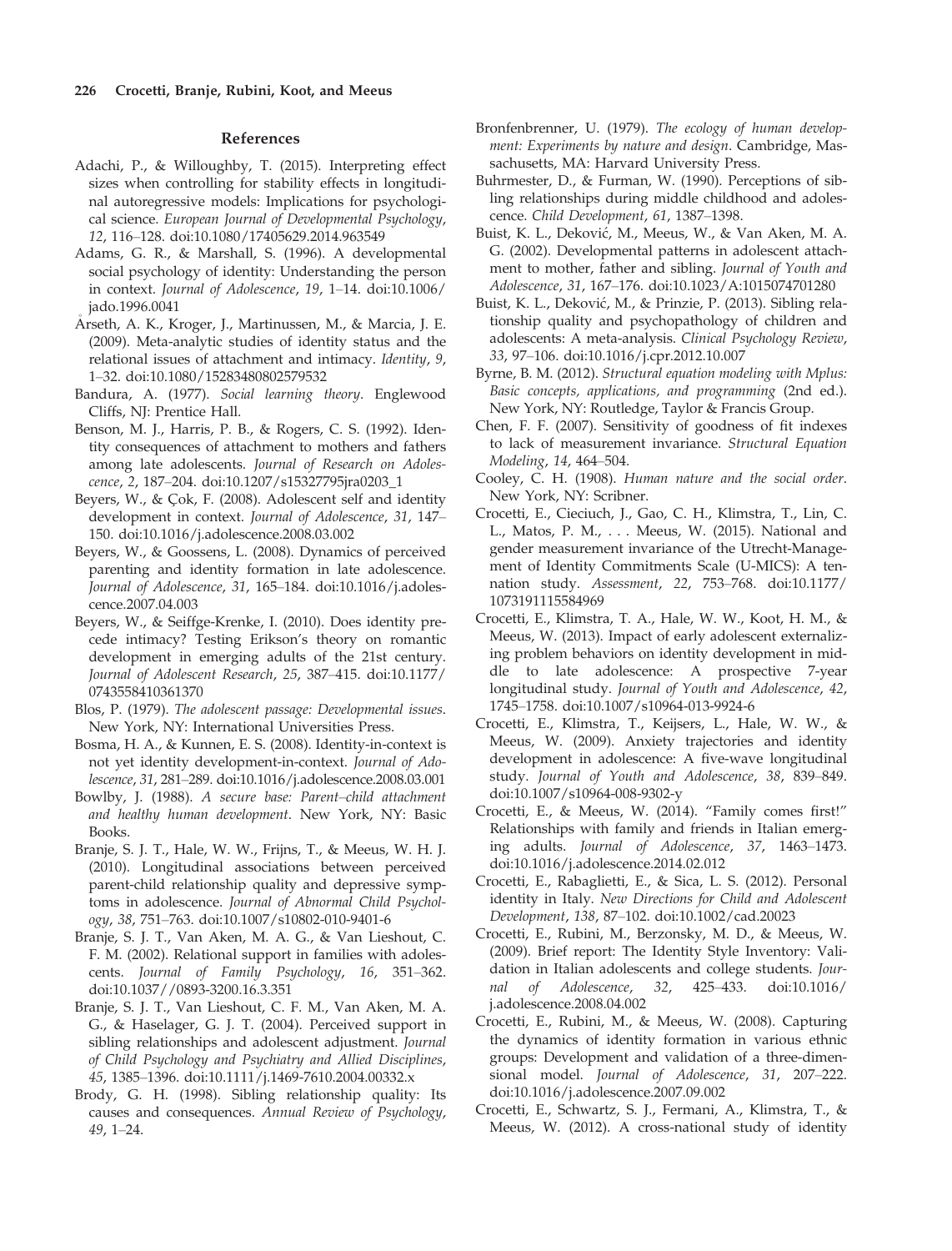status in Dutch and Italian adolescents status distributions and correlates. European Psychologist, 17, 171–181. doi[:10.1027/1016-9040/a000076](http://dx.doi.org/10.1027/1016-9040/a000076)

- Crocetti, E., Schwartz, S. J., Fermani, A., & Meeus, W. (2010). The Utrecht-Management of Identity Commitments Scale (U-MICS): Italian validation and crossnational comparisons. European Journal of Psychological Assessment, 26, 172–186. doi:[10.1027/1015-5759/a000024](http://dx.doi.org/10.1027/1015-5759/a000024)
- De Goede, I. H. A., Branje, S. J. T., & Meeus, W. H. J. (2009). Developmental changes in adolescents' perceptions of relationships with their parents. Journal of Youth and Adolescence, 38, 75–88. doi[:10.1007/s10964-008-9286-7](http://dx.doi.org/10.1007/s10964-008-9286-7)
- Defoe, I. N., Keijsers, L., Hawk, S. T., Branje, S., Dubas, J. S., Buist, K., & Meeus, W. (2013). Siblings versus parents and friends: Longitudinal linkages to adolescent externalizing problems. Journal of Child Psychology and<br>Psychiatry and Allied Disciplines, 54, 881–889. and Allied Disciplines, 54, 881–889. doi[:10.1111/jcpp.12049](http://dx.doi.org/10.1111/jcpp.12049)
- Erikson, E. (1950). Childhood and society. New York, NY: Norton.
- Erikson, E. H. (1968). Identity, youth and crisis. New York, NY: Norton.
- Fullinwider-Bush, N., & Jacobvitz, D. B. (1993). The transition to young adulthood: Generational boundary dissolution and female identity development. Family Process, 32, 87–103.
- Furman, W., & Buhrmester, D. (1985). Children's perceptions of the personal relationships in their social networks. Developmental Psychology, 21, 1016–1024. doi[:10.1037/0012-1649.21.6.1016](http://dx.doi.org/10.1037/0012-1649.21.6.1016)
- Furman, W., & Buhrmester, D. (1992). Age and sex differences in perceptions of networks of personal relationships. Child Development, 63, 103–115.
- Grotevant, H. D., & Cooper, C. R. (1985). Patterns of interaction in family relationships and the development of identity exploration in adolescence. Child Development, 56, 415–428.
- Grotevant, H. D., & Cooper, C. R. (1986). Individuation in family relationships: A perspective on individual differences in the development of identity and role-taking skills in adolescence. Human Development, 29, 82–100.
- Karas, D., Cieciuch, J., Negru, O., & Crocetti, E. (2015). Relationships between identity and well-being in Italian, Polish, and Romanian emerging adults. Social Indicators Research, 121, 727–743. doi[:10.1007/s11205-014-0668-9](http://dx.doi.org/10.1007/s11205-014-0668-9)
- Keijsers, L., Branje, S. J. T., VanderValk, I. E., & Meeus, W. (2010). Reciprocal effects between parental solicitation, parental control, adolescent disclosure, and adolescent delinquency. Journal of Research on Adolescence, 20, 88–113. doi[:10.1111/j.1532-7795.2009.00631.x](http://dx.doi.org/10.1111/j.1532-7795.2009.00631.x)
- Kenny, D. A., Kashy, D. A., & Cook, W. L. (2006). Dyadic data analysis. New York, NY: Guilford.
- Kerr, M., Stattin, H., Biesecker, G., & Ferrer-Wreder, L. (2003). Relationships with parents and peers in adolescence. In R. M. Lerner, M. A. Easterbrooks, & J. Mistry (Eds.), Handbook of psychology: Vol. 6. Developmental psychology (pp. 395–419). Hoboken, NJ: Wiley.
- Klimstra, T. A., Crocetti, E., Hale, W. W., Kolman, A. I. M., Fortanier, E., & Meeus, W. H. J. (2011). Identity formation in juvenile delinquents and clinically referred youth. European Review of Applied Psychology, 61, 123–130. doi[:10.1016/j.erap.2011.05.002](http://dx.doi.org/10.1016/j.erap.2011.05.002)
- Klimstra, T. A., Hale, W. W., Raaijmakers, Q. A. W., Branje, S. J. T., & Meeus, W. H. J. (2010). Identity formation in adolescence: Change or stability? Journal of Youth and Adolescence, 39, 150–162. doi:[10.1007/s10964-009-9401-4](http://dx.doi.org/10.1007/s10964-009-9401-4)
- Kroger, J., & Haslett, S. J. (1988). Separation-individuation and ego identity status in late adolescence: A two-year longitudinal study. Journal of Youth and Adolescence, 17, 59–79. doi:[10.1007/BF01538724](http://dx.doi.org/10.1007/BF01538724)
- Lanz, M., & Tagliabue, S. (2014). Supportive relationships within ongoing families: Cross-lagged effects between components of support and adjustment in parents and young adult children. Journal of Adolescence, 37, 1489– 1503. doi[:10.1016/j.adolescence.2014.07.017](http://dx.doi.org/10.1016/j.adolescence.2014.07.017)
- Little, R. J. A. (1988). A test of missing completely at random for multivariate data with missing values. Journal of the American Statistical Association, 83, 1198– 1202.
- Luyckx, K., Goossens, L., & Soenens, B. (2006). A developmental contextual perspective on identity construction in emerging adulthood: Change dynamics in commitment formation and commitment evaluation. Developmental Psychology, 42, 366–380. doi:[10.1037/](http://dx.doi.org/10.1037/0012-1649.42.2.366) [0012-1649.42.2.366](http://dx.doi.org/10.1037/0012-1649.42.2.366)
- Luyckx, K., Soenens, B., & Goossens, L. (2006). The personality-identity interplay in emerging adult women: Convergent findings from complementary analyses. European Journal of Personality, 20, 195–215. doi:[10.1002/](http://dx.doi.org/10.1002/per.579) [per.579](http://dx.doi.org/10.1002/per.579)
- Luyckx, K., Soenens, B., Vansteenkiste, M., Goossens, L., & Berzonsky, M. D. (2007). Parental psychological control and dimensions of identity formation in emerging adulthood. Journal of Family Psychology, 21, 546–550. doi:[10.1037/0893-3200.21.3.546](http://dx.doi.org/10.1037/0893-3200.21.3.546)
- Marcia, J. E. (1966). Development and validation of egoidentity status. Journal of Personality and Social Psychology, 3, 551–558. doi[:10.1037/h0023281](http://dx.doi.org/10.1037/h0023281)
- McHale, S. M., Updegraff, K. A., & Whiteman, S. D. (2012). Sibling relationships and influences in childhood and adolescence. Journal of Marriage and Family, 74, 913–930. doi[:10.1111/j.1741-3737.2012.01011.x](http://dx.doi.org/10.1111/j.1741-3737.2012.01011.x)
- Meeus, W. (2011). The study of adolescent identity formation 2000–2010: A review of longitudinal research. Journal of Research on Adolescence, 21, 75–94. doi:[10.1111/](http://dx.doi.org/10.1111/j.1532-7795.2010.00716.x) [j.1532-7795.2010.00716.x](http://dx.doi.org/10.1111/j.1532-7795.2010.00716.x)
- Meeus, W., Iedema, J., Maassen, G., & Engels, R. (2005). Separation-individuation revisited: On the interplay of parent-adolescent relations, identity and emotional adjustment in adolescence. Journal of Adolescence, 28, 89–106. doi[:10.1016/j.adolescence.2004.07.003](http://dx.doi.org/10.1016/j.adolescence.2004.07.003)
- Meeus, W., Oosterwegel, A., & Vollebergh, W. (2002). Parental and peer attachment and identity development in adolescence. Journal of Adolescence, 25, 93–106. doi:[10.1006/jado.2001.0451](http://dx.doi.org/10.1006/jado.2001.0451)